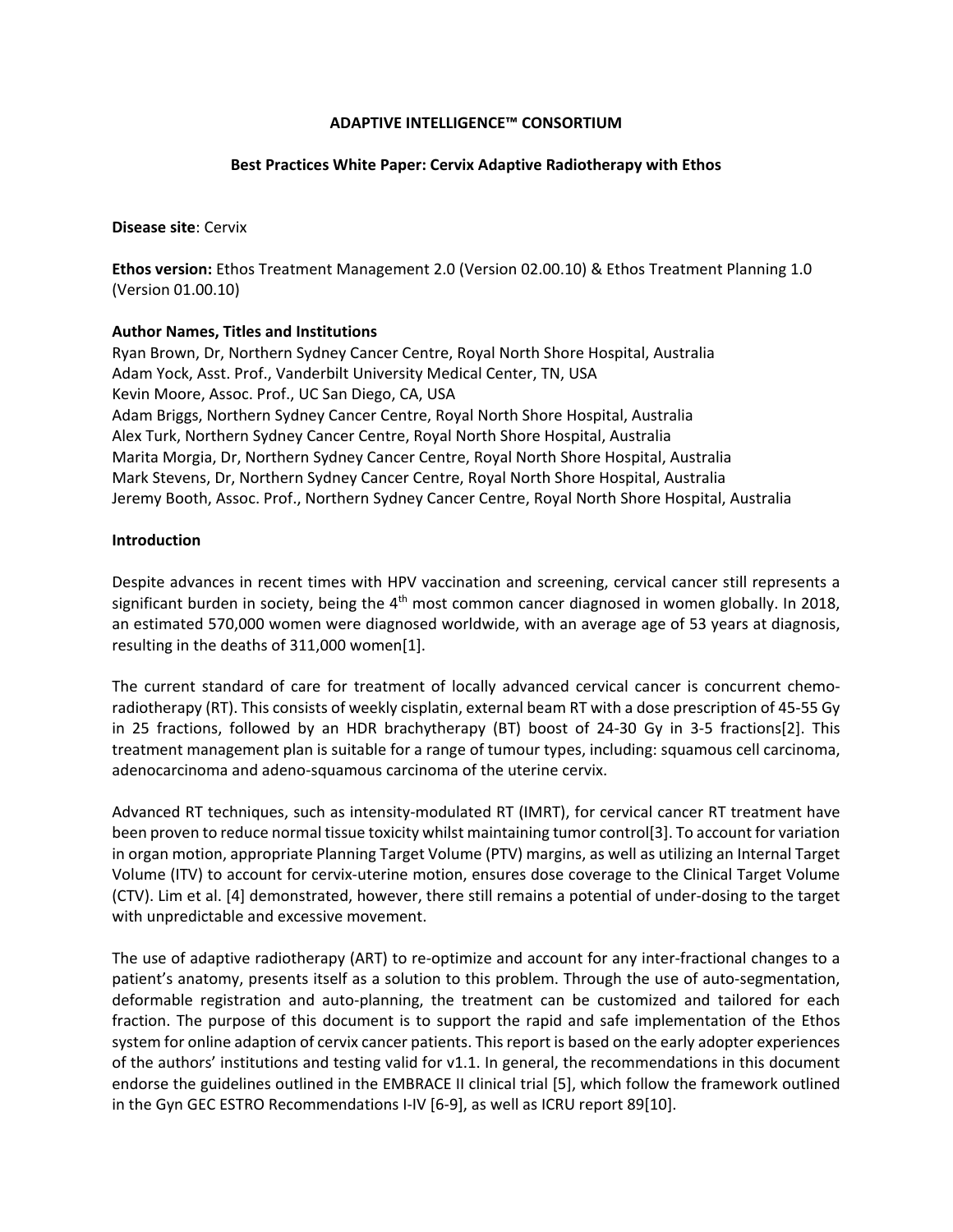# **Initial Planning**

## **Patient cohort demographics and description**

Patient inclusion/exclusion criteria are recommended to follow the EMBRACE II study[5] and Australian eviQ guidelines[2].

- a. Inclusion
	- i. Tumor types: squamous cell carcinoma (SCC), adenocarcinoma (AC) and adeno-squamous carcinoma (ASC) of the uterine cervix
	- ii. Tumor and clinical staging: FIGO (International Federation of Gynecology and Obstetrics) stage IB-IVA. Nodal status according to TNM classification, para-aortic nodes to L2 included (M0), however extensive nodal involvement outside this region would be a contraindication
	- iii. Performance status: ECOG 0-2
- b. Cautions
	- i. Non-rheumatoid collagen vascular disorders
	- ii. Inflammatory bowel disease or history of bowel obstruction
	- iii. Renal transplant or horseshoe kidney
	- iv. Prior radiotherapy to the pelvis
	- v. Hip prostheses
- c. Exclusions
	- a. Pregnancy

# **Treatment management and intent**

Informed by patient workup and staging, usually definitive radio-chemotherapy with curative intent, inclusive of external beam radiotherapy (EBRT), brachytherapy boost and cisplatin.

Prescription dose and fractionation: EBRT is designed to be delivered dynamically (IMRT or VMAT), with 45 Gy to be delivered in 25 fractions to the whole pelvis and elective nodal region, and involved nodes boosted (simultaneous integrated boost- SIB) with an additional 10-15 Gy, as per the EMBRACE II protocol[11].

- a. 45 Gy in 25 fractions (1.8 Gy per fraction) to CTV-T and CTV-E
- b. 55-60 Gy in 25 fractions (2.2-2.4 Gy per fraction) to CTV-N

# **Characteristics of patients more likely to benefit from adaptive radiotherapy (ART)**

Whilst all patients who fit the criteria for definitive EBRT in the setting of cervical cancer may potentially benefit from the use ART there may be patients who can be prioritized[12].

- a. Rapidly progressing tumors, or conversely, rapidly responding or radiosensitive tumors, such as SCC
- b. Patients who have undergone ovarian stimulation
- c. Patients exhibiting incontinence or suggestive of bladder compliance issues, preventing them from being simulated/treated with a full bladder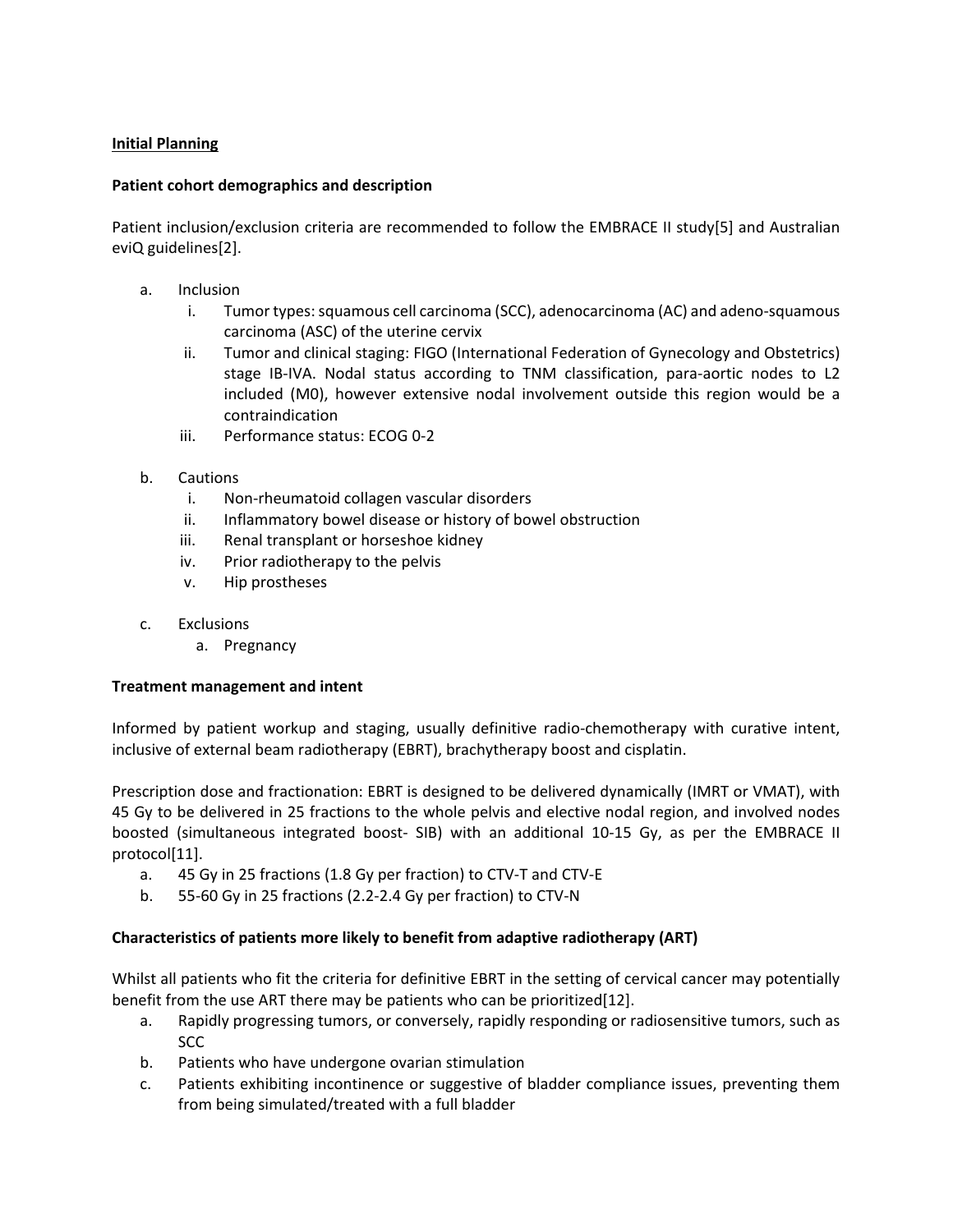- d. Contraindications for IV/oral contrast
- e. Pelvic sidewall invasion

# **Supporting imaging**

Multi-modality imaging can be used to aid delineation of target volumes for initial planning. The utility of supporting imaging is limited by the image registration accuracy. The pertinent supporting imaging for this patient cohort includes;

- a. MRI: the superior soft tissue contrast can be used to help define regions not so clearly identified on CT imaging as a result of lower contrast resolution.
- b. PET/CT: where known or potential regional or distant disease is present, PET avidity is assessed and compared to features on planning CT images for consideration and inclusion in target volumes.

# **Outline recommended template used and capture physician's intent with target dose and OAR constraints for this disease site**

Target coverage and OAR tolerance DVH metrics from EMBRACE 2[11] can be used as a starting point for template development, inclusive of RO clinical objectives and preferences for treatment, as well as informed by the template commissioning and development process. The Varian sponsored adaptive cervix study clinical trial protocol also provides more information on recommended templates to be used[13]. Example Ethos adaptive cervix planning templates are given in Appendix 1.

The template development process should utilize recommended templates and standard cervix radiotherapy planning constraints initially, however templates can be refined based on local testing in the emulator environment with local patient datasets and processes. Local users may consider making DVH comparisons to Eclipse plans, RapidPlan or other gold standards. Templates for single dose level and integrated boost nodal plans should be considered. Note that template development is a highly iterative process.

An important relationship to remember in planning template development is how it will impact the adaptive plan generation process on treatment. For example, any structures to be seen on treatment for editing and evaluation in the "Edit Contours" workspace must have at least one objective defined in Priority 1 or 2.

# **RapidPlan model in Ethos planning**

RapidPlan has been applied to Ethos plans in the Ethos environment with mixed success, noting that it is dependent on how the RapidPlan model has been built. Inclusion of RapidPlan may not benefit target coverage, but may benefit OAR metrics with the basis that RapidPlan operates using a line objective across the full length of the DVH.

Ethos generated plans (using the Intelligent Optimization Engine- IOE) were compared to Eclipse generated plans (using RapidPlan), while controlling variables such as field number and geometry. These were compared using specified dose metrics, isodose comparison and full DVH comparison.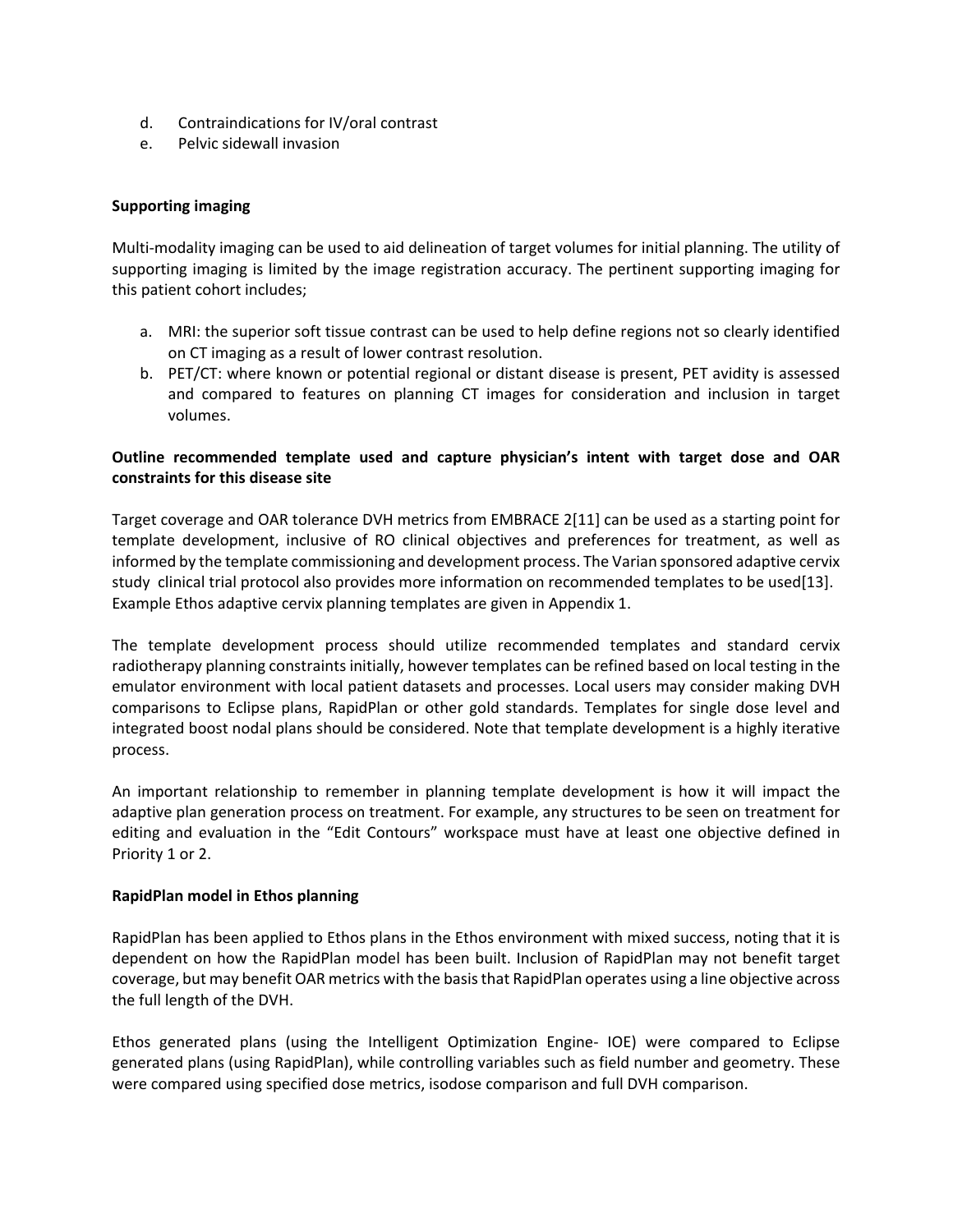This comparison highlighted the following key differences;

- 1. Target volume coverage has a greater homogeneity i.e. steeper DVH gradient
- 2. OAR (e.g. bladder, bowel) lower dose regions were superior with use of RapidPlan

The utility of RapidPlan can vary from application in the Ethos environment directly to Ethos plans or in template development as a commissioning tool for benchmarking with Eclipse. It is common that OAR objectives are predominantly based at higher dose limiting objectives and therefore reliant on normal tissue objective (NTO) approaches implemented within the IOE. These comparisons have shown that we need to define more points along the length of the DVH curve to further optimize plan quality. Review of existing RapidPlan models or current planning methods enable the user to understand these additional metrics. There are a number of published journal articles describing the utility and benefit of knowledgebased planning in the setting of cervix cancer RT, which may guide the user in development and implementation of a RapidPlan model for commissioning or treatment purposes in the Eclipse environment[14, 15].

## **Planning CT Simulation**

a. Patient preparation

It is important to consider patient preparation in CT simulation to minimize uncertainties in patient treatment. Considerations, such as bladder filling and rectal filling, should be assessed to minimize uncertainties in synthetic CT (sCT) generation and ensure stability throughout treatment, particularly with respect to intrafraction motion. Margins should be tailored to account for these uncertainties.

There are various methods to proceed, general consensus as per EMBRACE 2 guidelines is rectum/sigmoid empty (rectum <4cm max extension in any direction). Bladder may be empty, full, or neutral and voluming/planning technique changed accordingly. EMBRACE 2 recommend bladder empty/full simulation to create an ITV structure and proceed with bladder full at treatment, which reduces small bowel dose and increases the total irradiated volume[11]. Bladder empty simulation and treatment reduces the total irradiated volume, however increases small bowel dose. Of most concern for adaptive radiotherapy is stability throughout treatment, literature suggests that the smaller the bladder volume is on treatment the lower the inflow rate and consequently less intrafraction motion[16]. Studies have shown that on average 2-3mm of intrafraction variation in bladder/rectal volumes may be expected in cervix patients simulated with comfortably full bladder volumes over a 30 minute time period, which would need to be accounted for in the PTV margin employed[17, 18]. Therefore, the choice of bladder preparation and volume is a trade-off between small bowel dose, total irradiated volume of tissue, and intrafraction motion.

A balanced approach may be to consider a neutral state, where by the patient empties their bladder 1-2 hours prior to simulation, voids fluids during this period and is allowed to fill naturally in the leadup to planning scan and treatment each day, this is the recommended approach in the Varian sponsored adaptive cervix trial protocol[13]. Departments should evaluate the pros and cons of each approach, their margins and treatment technique in choosing which method to proceed with. A pre/post CBCT study may help inform intrafraction motion margins to be employed.

#### b. Immobilization and setup

Patient setup and immobilization should follow standard radiotherapy[2, 11].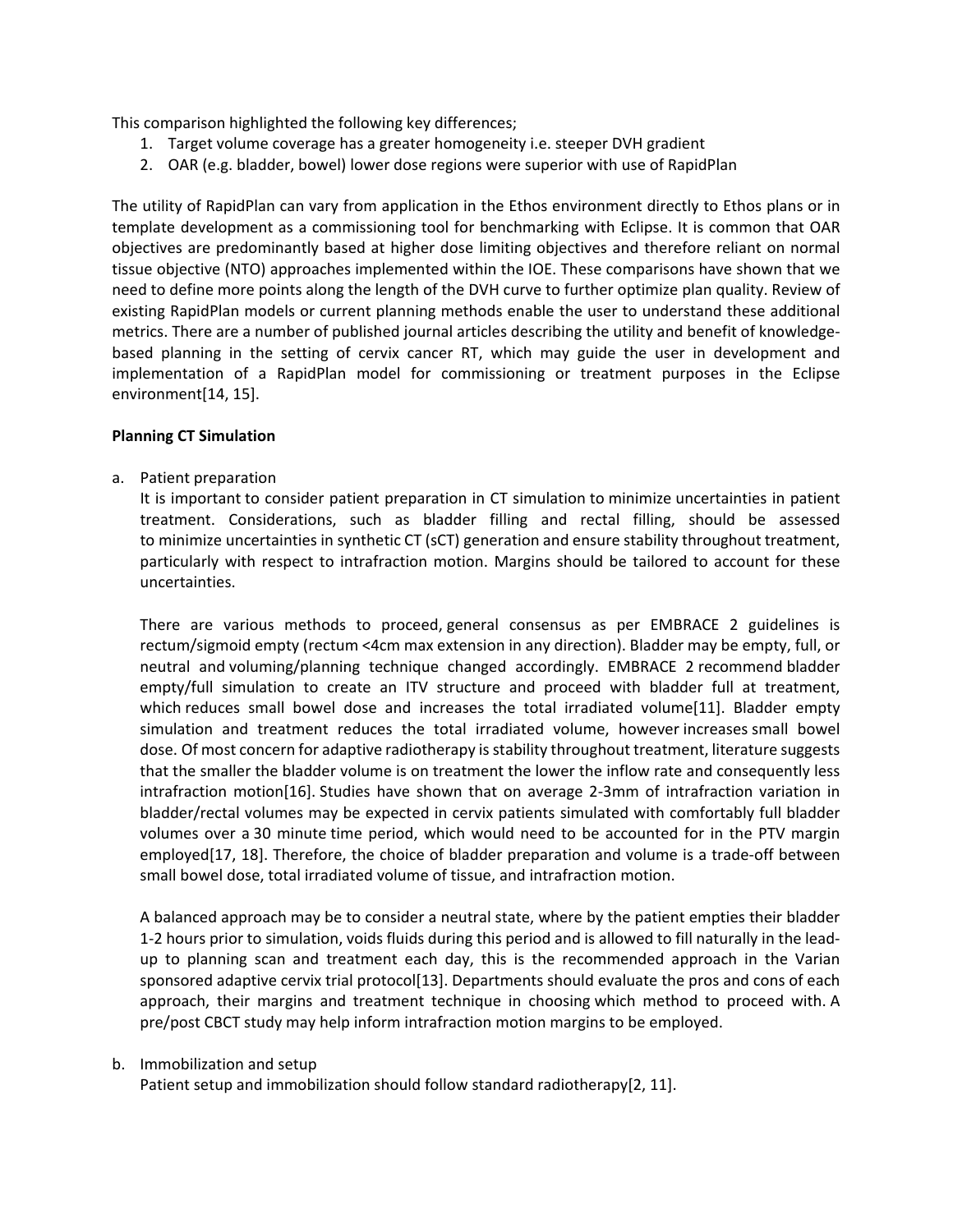Site specific setup accuracy and precision should be assessed, including an evaluation of intrafraction motion uncertainties, informing appropriate margins to be applied to target volume. Additional immobilization measures may be considered and adopted following this evaluation.

Common setup and immobilization measures include supine patient positioning and use of patient comfort aids such as head rest/neck support, knee and ankle supports, or a wingboard. A vacuum bag may also be used as an alternative and may improve setup reproducibility.

c. Image acquisition

The image quality/dose relationship should be considered in the protocol used for scanning and will be specific to the department CT configuration. Use of a relatively large kV/mAs pelvis-type scan would be appropriate, with slice thickness <3 mm. Scan FOV and sup-inf extent should be large enough to encompass all targets (primary and nodal) and OARs for planning purposes. The use of IV, vaginal and oral contrast is optional and will aid in structure delineation, however will represent a systematic dosimetric and target propagation uncertainty in the sCT. Departments should evaluate the impact of this, although preliminary testing has shown these effects to be minimal and potentially outweighed by the benefits. A workaround for this, or intermediate implementation measure, is to consider acquiring 2 CT scans with and without contrast, with the non-contrast scan being identified as the primary reference image.

# **Segmentation**

Organs contoured according to EMBRACE 2 guidelines for anatomical boundary conditions[11], and target volumes defined in accordance with ICRU 50[19], ICRU 62[20], ICRU 83[21] and ICRU 89[10].

- a. Targets
	- i. CTV-N (PTV-N)
	- ii. CTV-E (PTV-E)
	- iii. HR and LR CTV-T (PTV-T): given both of these structures are in close proximity and prescribed to the same dose level it can be more practical to combine them into a single CTV-T structure to minimize the amount of editing required in the on-couch adaptation process
- b. Influencers
	- i. Bladder
	- ii. Uterus
	- iii. Rectum
	- iv. Bowel: note here the AI defined Bowel contour represents small and large bowel loops. Additionally, it is listed as an influencer, however in the current version of Ethos it does not act as an influencer for target propagation
- c. OARs
	- i. Sigmoid
	- ii. Femoral heads
	- iii. Bowel bag or bowel space: the definition of the structure needs to be considered here. Bowel bag is defined according to RTOG contouring guidelines [22], and in this sense crops out the uterus and bladder from the contour. Bowel space is defined differently again, cropping out CTV targets, although not the OARs listed previously. In both cases the structure is pre-processed and propagated according to the deformation vector field (DVF)[23]. Departments should evaluate the correct definition and use of the small bowel structure to maximize efficiency of workflow. Another option is to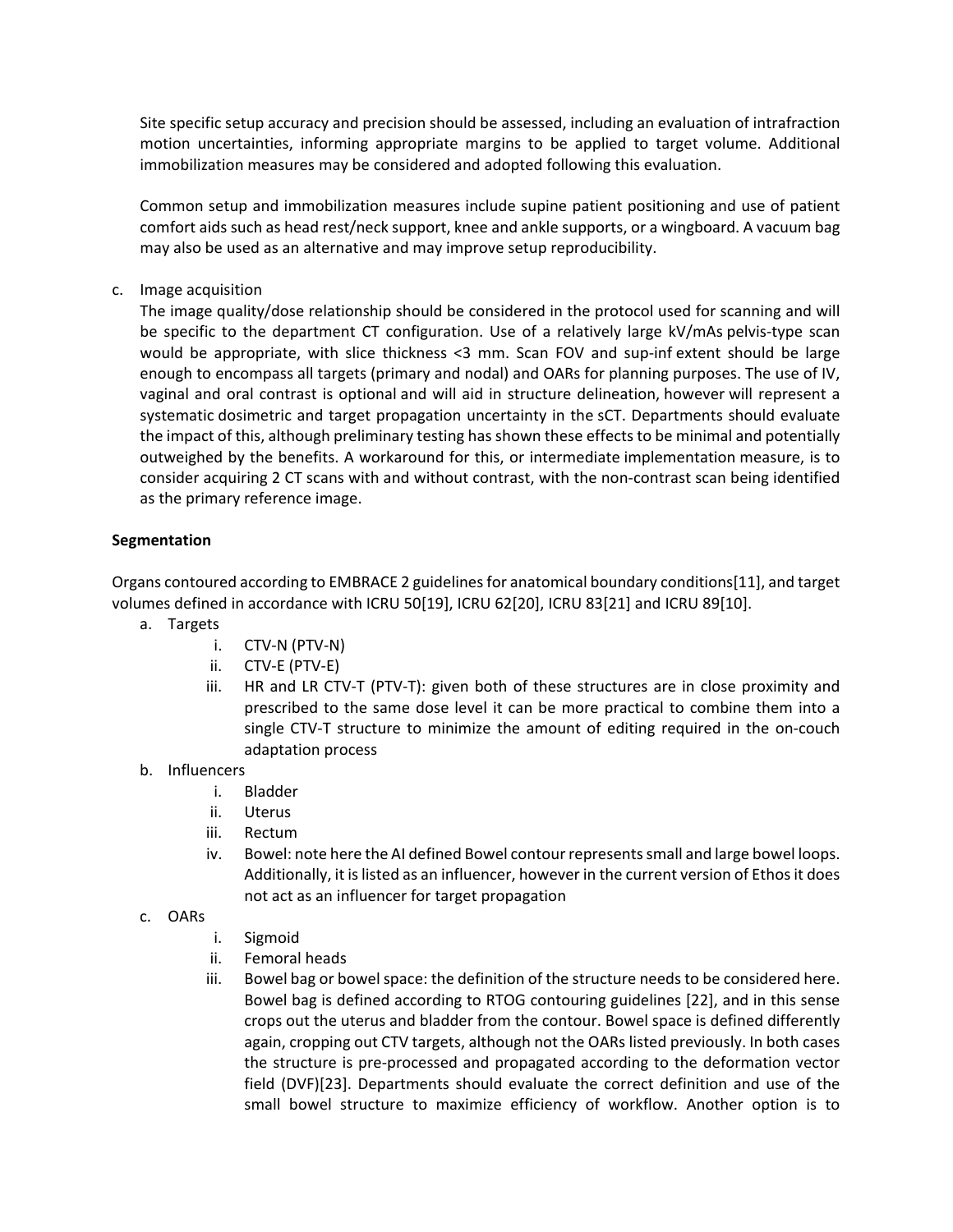consider a Bowel PRV, to be used as a surrogate for the cavity if the influencer Bowel loops are chosen as the planning structure.

## Margins

- a. Derived structures should be used to minimize the amount of contour modification required throughout the adaptive process. The downstream effects of initial planning contours and template setup on the reference CT and plan should always be considered. Structure margins and derivation can not only allow for increased efficiency in the on-couch adaptive process, but also increase the consistency of contours. In general, the recommendation is to apply derived structures to any contour that is created as a result of an expansion or Boolean operation performed on one or more other structures.
- b. Departments should evaluate their technique in consideration of PTV margins to be applied. In particular, this would involve accuracy of patient setup/treatment, intrafraction motion and stability, contour accuracy (especially given the use of CBCT vs. CT), treatment time, machine tolerances and plan deliverability. The benefits of ART are that the interfraction uncertainty components of the PTV margin are minimized. A local pre/post CBCT study on a suitable cohort of cervix patients may help inform decision making. Although there is literature available on the topic (see "Planning CT simulation" section), the amount of intrafraction motion evident is highly dependent on patient preparation, simulation procedure, treatment time and local workflow. Dependent on the procedure followed and uncertainty evaluation performed PTV setup margins of 3-10 mm may be employed. The Varian sponsored adaptive cervix study trial protocol recommends 3-5 mm uniform PTV margins for all targets[13], while EMBRACE 2 recommends a minimum 5 mm margin be applied, however up to 10 mm depending on the uncertainty involved[11].

N.b. If voluming as per Embrace II is not currently implemented within your department, modifications to this process using similar principals to suit local or other internationally-recommended contouring guidelines can be considered. For example, deriving the CTV from the uterus influencer may assist with time saving on treatment in editing the propagated target structure, if the CTV definition is directly equivalent to uterus-cervix. There has also been evidence to suggest that avoiding cross-over of target structures (primary and nodal) can assist in propagation, however these definitions would contradict with the volume definitions proposed in EMBRACE II.

#### **Dose Preview**

This workspace provides an estimate of the structure DVHs and plan metrics according to the Ethos planning template and optimization applied. There is the ability to explore trade-offs in the plan optimization by adjusting the template order, e.g., moving an OAR D2cc constraint above a target D95% objective.

Plan optimization and DVH estimation is accomplished assuming a 9-field IMRT beam arrangement and technique to generate optimal fluences, not inclusive of leaf motion constraints. Photon Optimizer (PO), IOE and Fourier Transform Dose Calculation (FTDC) algorithms are used for optimization and dose calculation, which differs from the Acuros XB dose calculation algorithm used in final plan dose calculation[24].

The differences observed in DVH estimation and plan quality metric calculation between Dose Preview and the final plan calculation can often be significant, therefore it is important to follow through to final dose calculation for full plan evaluation when changes are made. Dose Preview does provide a good relative measure for exploring trade-offs and making patient-specific changes to the template/plan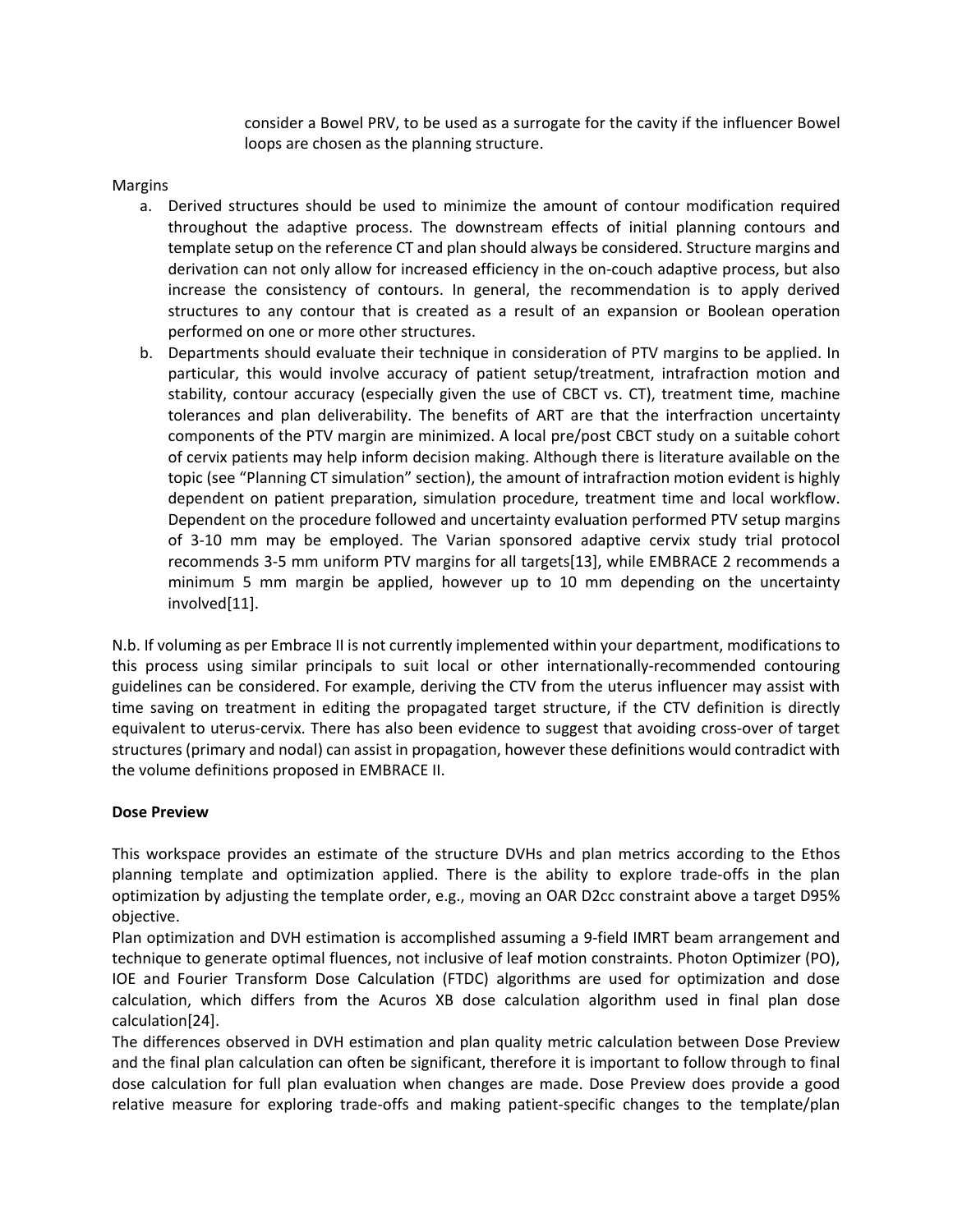following initial application of the commissioned template. Clinical experience has shown that small changes to the template on a per-patient basis are expected and that plan quality does benefit from these patient specific changes being applied.

# **Plan Generation and Review**

Plan quality metrics

- a. Evaluate all clinical target coverage objectives and OAR constraints as per EMBRACE 2 and template (scorecard system).
- b. Evaluate dose distribution in terms of hot spots (D2cc or near-max dose), cold spots and low dose wash across targets and OARs.
- c. Compare treatment plans generated for each beam arrangement, however during the template testing and commissioning phase it should be possible to identify a suitable beam arrangement and technique that best suits the patient cohort. The 12-field IMRT beam arrangement was found to give the highest plan quality based on testing completed within the AIC cervix group, however other factors such as treatment time may factor into the decision.

During the commissioning phase it can be useful to generate plans in Eclipse according to the accepted standard of care or local departmental protocol. This allows for benchmarking of Ethos-generated plans against the current standard Eclipse plans for template validation and refinement. Once the technique is established and Ethos plan quality proven to be equivalent or superior for a retrospective patient cohort and the first N (for example 5-10) clinical patients, there has been no evidence to suggest that generating plans in Eclipse is necessary for these patients. Commonly, Eclipse-generated plans for optimization and dose calculation in Ethos may be used for specific beam arrangements (for example 13 field IMRT) or for enforcing collimator rotation to increase degrees of freedom in plan optimization, however based on testing performed within the AIC group there was minimal benefit found when performing daily plan adaptation. If treating with IGRT plans and the Ethos-generated plan is considered highly complex and less robust to intrafraction anatomical changes, an Eclipse plan may be another alternative.

# **Pre-treatment patient specific QA**

The design of pre-treatment patient specific QA for Ethos adaptive plans should consider existing guidelines and recommendations for treatment planning QA[25, 26], implementation of automated treatment planning in the clinic[27] and development of robust safety checklists[28]. Additional considerations specific to the Ethos adaptive process in the pre-treatment setting includes:

- Patient factors which may conflict with inclusion/exclusion criteria e.g. large metallic implants.
- Configuration/setup of technical structures (automatic/manual density corrections), simulation isocentre and couch plane.
- Review suitability of multi-modality image registration to aid contouring on subsequent treatment sessions.
- Review RT Intent configuration, noting that this applies to all treatment sessions (e.g., correct anatomical site and influencers)
- Ensure plan enabled for adaptive treatment, or as appropriate.
- Treatment frequency set as per prescription.
- Plan normalization, DVH estimation model and bolus set correctly.
- Contouring, activation and definition of derived structures set as per protocol (includes margin and Boolean operations).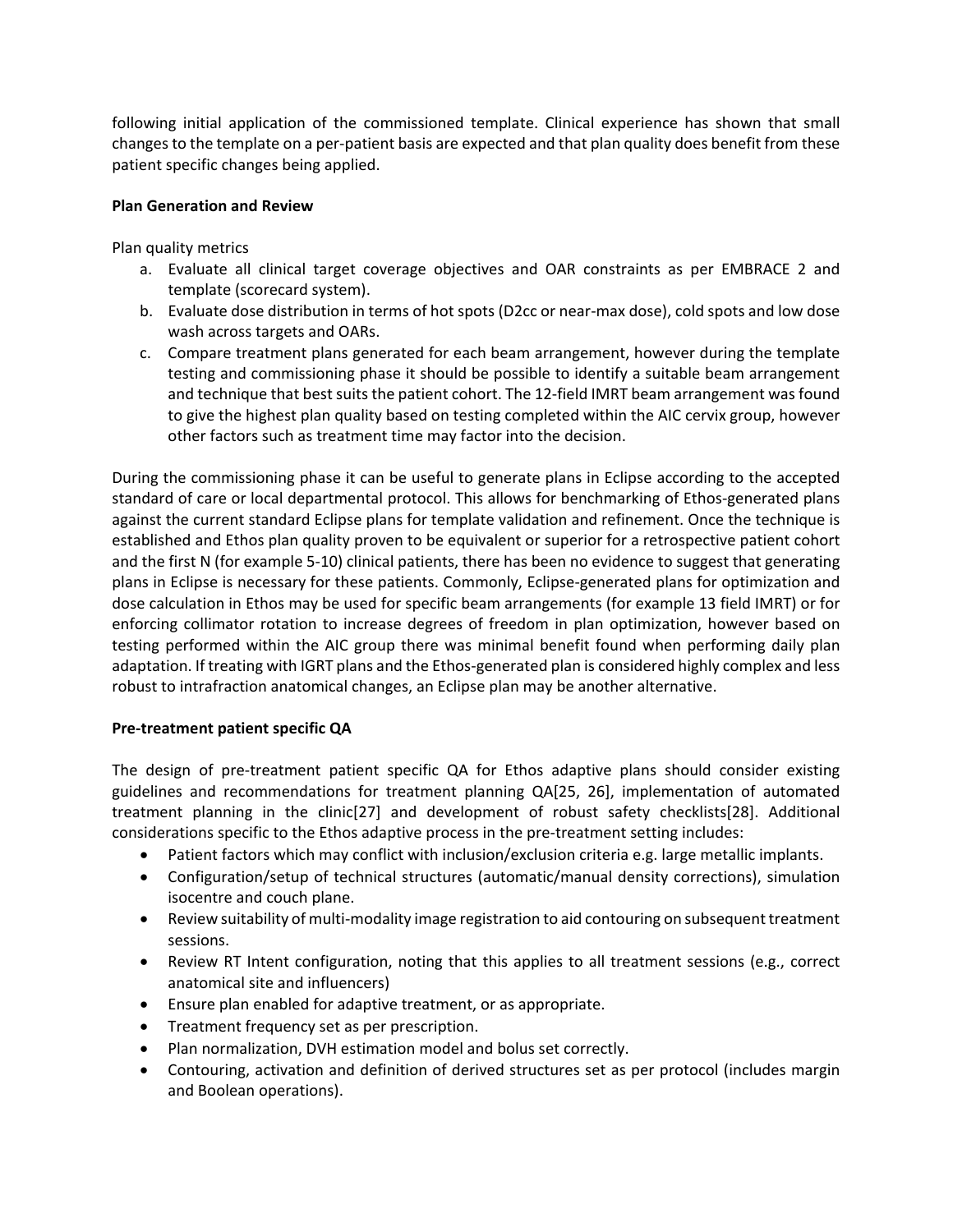- Correct clinical template and associated dose preview order (used in IOE) applied i.e. RO clinical priorities reflected in plan optimization and generation.
- All contours to be visualized/edited in on-couch adaptation have an objective in P1/2
- Assess beam arrangements and their suitability for the patient of interest.
- Evaluate Monitor Unit (MU) for each field and total against normal clinical range.
- Review plan quality using isodose distribution/homogeneity, hot spot locations/magnitude and DVH limits are within site protocol.
- Dose calculation (Mobius) and/or phantom measurement (suitable detector array) to independently validate the TPS dose prediction and deliverability of the RT Plan.

Implementation of a rigorous pre-treatment QA process is expected to optimize the quality of subsequent adaptive treatment sessions through ensuring all aspects that may have downstream impacts have been reviewed and adjusted where required.

# **Documentation**

All documentation should follow standard treatment plan reporting requirements[19-21] and pretreatment QA requirements[26, 28, 29]. Additional attention relevant to the Ethos adaptive process may include:

- CT checklist (inclusion/exclusion criteria, patient preparation instructions)
- RT intent report, clinical plan report and technical plan report.
- Independent dose calculation and plan deliverability reports (Mobius)
- Patient specific QA results (e.g., phantom- for plan verification or deliverability measurements)
- Physics/RT plan checklists

# **Team member roles and workflow**

Roles and workflows may differ according to departmental workflows and credentialing/assessment programs in place. An example workflow is provided capturing the major steps in the initial planning process and typical tasks performed by various clinical staff. Table 1 provides one example implementation where the tasks required to conduct individual steps in the Ethos process are identified and associated with clinical team member roles. Clinical roles and responsibilities may vary in different clinical implementations.

# a. Dosimetrist/RTT/RT

- i. Add RT intent based on RT prescription, planning directive template, review CT simulation document and specify setup instructions
- ii. Import planning and diagnostic imaging, including registration of images and assigning accuracy level
- iii. Contour OARs (note this step could involve performing contouring in other systems and importing the RT structure set)
- iv. Conduct preliminary manipulation of directive in Dose Preview
- v. Assess calculated treatment plan options against clinical protocol
- vi. Prepare plan reporting documentation
- b. Physician/RO
	- i. Prescribe treatment for RT intent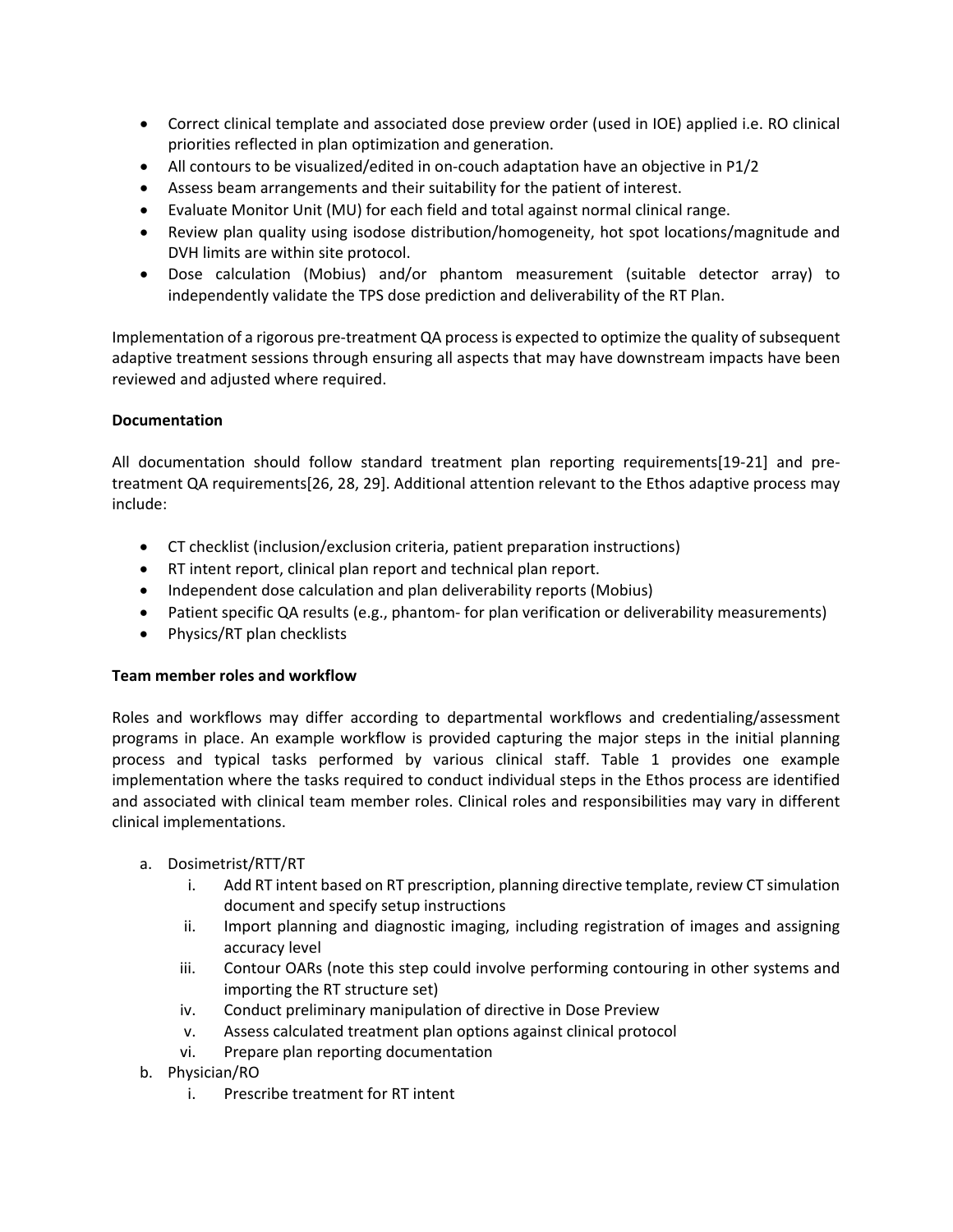- ii. Contour targets
- iii. Review/edit directive in Dose Preview and authorize RT intent
- iv. Review calculated plan options and select clinical treatment plan
- v. Perform clinical approval
- c. Physicist/ROMP
	- i. Review clinical treatment plan
	- ii. Sign off Technical Plan Report
	- iii. Perform independent dose check (e.g., Mobius)
	- iv. Perform phantom-based PSQA
	- v. Complete QA documentation

*Table 1: The rows outline the chronological sequence of tasks to prepare a plan in Ethos. The columns list various abilities required for the tasks. Tasks and abilities have been linked to the classical roles to outline options for workflow.*

|                                                                                    | Navigate<br>Initial<br>Planning Contour |         | Perform<br>image     |                    |        | Evaluate | Approve<br>clinical<br>aspects of aspects of            | Approve<br>technical |                |                | Navigate<br>On-Couch |                 | Assess<br><b>CBCT</b> |
|------------------------------------------------------------------------------------|-----------------------------------------|---------|----------------------|--------------------|--------|----------|---------------------------------------------------------|----------------------|----------------|----------------|----------------------|-----------------|-----------------------|
|                                                                                    | interface normal                        |         | registration Contour |                    | Create |          | treatment treatment treatment treatment Perform Approve |                      |                |                | Session              | Use LINAC image |                       |
| <b>ROLES</b>                                                                       |                                         | tissues |                      | target             | plans  | plans    | plans                                                   | plans                | plan QA        | plan QA        | interface            | Clinically      | quality               |
| Dosimetrist                                                                        | X                                       | X       | X                    |                    | X      | X        |                                                         |                      |                |                |                      |                 | X                     |
|                                                                                    | Χ                                       | Χ       | $\pmb{\mathsf{X}}$   | $\pmb{\mathsf{X}}$ |        | Χ        | $\pmb{\times}$                                          |                      |                |                | Χ                    |                 | X                     |
| Physician<br>Physicist                                                             | Χ                                       | Χ       | $\pmb{\times}$       |                    | X      | X        |                                                         | X                    | $\pmb{\times}$ | $\pmb{\times}$ | X                    |                 | X                     |
| Therapist                                                                          |                                         | Χ       | $\pmb{\times}$       |                    |        |          |                                                         |                      |                |                | X                    | X               | X                     |
| <b>INITIAL PLANNING</b>                                                            |                                         |         |                      |                    |        |          |                                                         |                      |                |                |                      |                 |                       |
| Add intent based on                                                                |                                         |         |                      |                    |        |          |                                                         |                      |                |                |                      |                 |                       |
| prescription, intent<br>templates, and<br>additional                               | X                                       |         |                      |                    |        |          |                                                         |                      |                |                |                      |                 |                       |
| documentation.                                                                     |                                         |         |                      |                    |        |          |                                                         |                      |                |                |                      |                 |                       |
| Contour normal tissues.                                                            | X                                       | Χ       |                      |                    |        |          |                                                         |                      |                |                |                      |                 |                       |
| Import normal tissue<br>contours (if not created<br>in Ethos).                     | Χ                                       |         |                      |                    |        |          |                                                         |                      |                |                |                      |                 |                       |
| Register planning image<br>with available<br>supporting images.                    | X                                       |         | $\pmb{\times}$       |                    |        |          |                                                         |                      |                |                |                      |                 |                       |
| Contour targets.                                                                   | Χ                                       |         |                      | $\pmb{\times}$     |        |          |                                                         |                      |                |                |                      |                 |                       |
| Import target contours<br>(if not created in<br>Ethos).                            | X                                       |         |                      |                    |        |          |                                                         |                      |                |                |                      |                 |                       |
| Conduct preliminary<br>manipulation of<br>directive in Dose<br>Preview.            | X                                       |         |                      |                    | X      | x        |                                                         |                      |                |                |                      |                 |                       |
| Review and edit the<br>directive in Dose<br>Preview, and approve<br>the RT Intent. | X                                       |         |                      |                    |        | X        | X                                                       |                      |                |                |                      |                 |                       |
| Preview calculated<br>treatment plan options.                                      | $\pmb{\times}$                          |         |                      |                    | X      | х        |                                                         |                      |                |                |                      |                 |                       |
| Review calculated<br>treatment plan options<br>and select plan.                    | Χ                                       |         |                      |                    |        | x        | X                                                       |                      |                |                |                      |                 |                       |
| Sign off Clinical Plan<br>Report                                                   | x                                       |         |                      |                    |        |          |                                                         |                      |                |                |                      |                 |                       |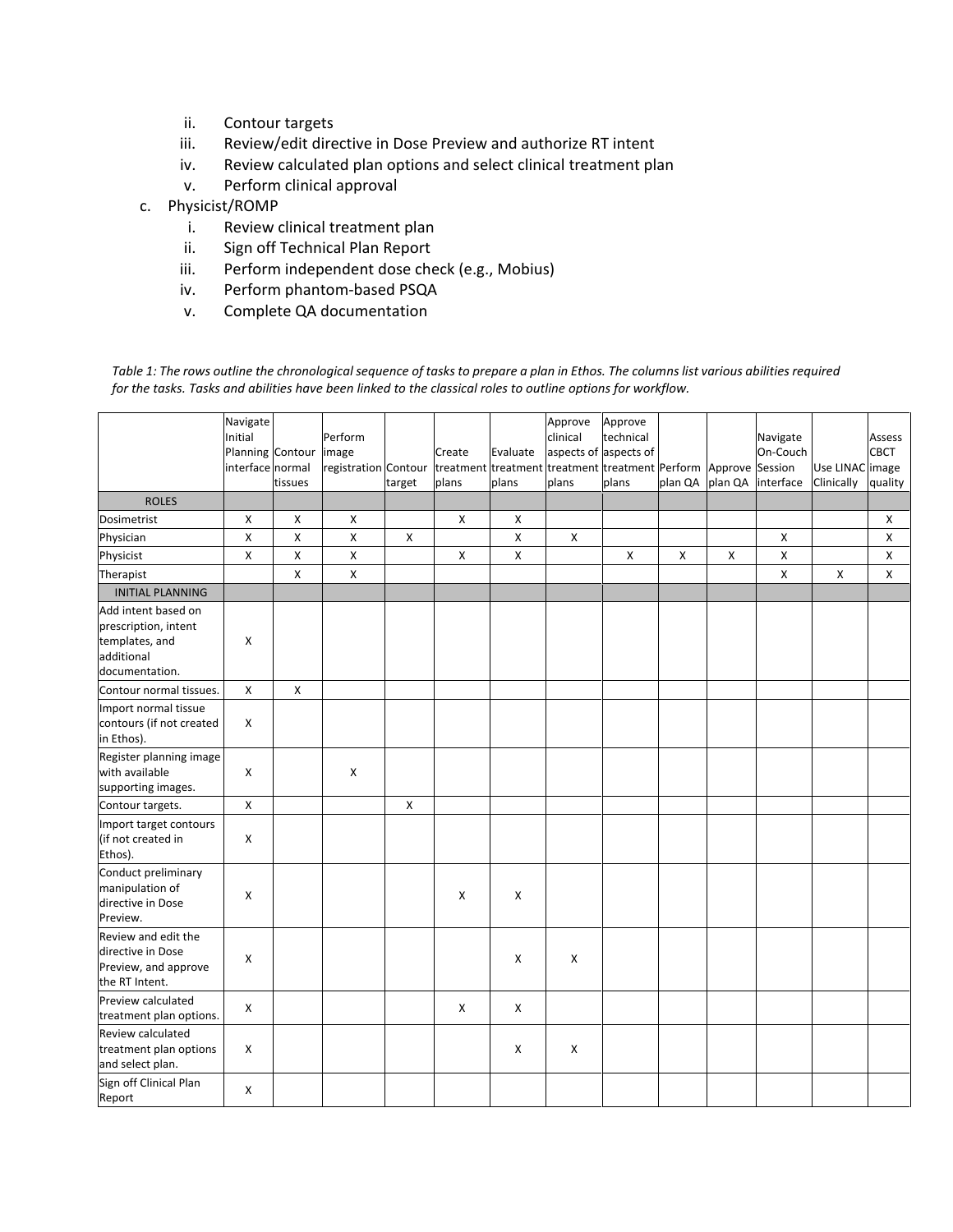| Create treatment plan<br>documentation.                                  | X |  |  |  |   |   |  |  |
|--------------------------------------------------------------------------|---|--|--|--|---|---|--|--|
| Send plan to Mobius<br>and plan QA phantom.                              | X |  |  |  |   |   |  |  |
| Sign off Technical Plan<br>Report.                                       |   |  |  |  | X |   |  |  |
| <b>Review MobiusCalc</b><br>results.                                     |   |  |  |  | X |   |  |  |
| Perform plan QA<br>measurement.                                          |   |  |  |  |   | X |  |  |
| Create QA<br>documentation.                                              | X |  |  |  |   |   |  |  |
| Perform treatment plan<br>double check and<br>complete<br>documentation. |   |  |  |  | X |   |  |  |

# **Best practice recommendations for initial planning**

- Protocol follows EMBRACE 2
- Evaluate margins with scope for reduction
- Shift in target voluming and margin methodology
- Patient preparation for CT simulation and treatment important
- Derived structures should be used carefully for optimizing efficiency and accuracy
- Commissioned and standardized Ethos templates recommended
- Multiple templates required for single and multi-dose level plans
- Additional clinical objectives to EMBRACE 2 may be required for plan optimization
- The 12-field IMRT beam arrangement is beneficial for plan quality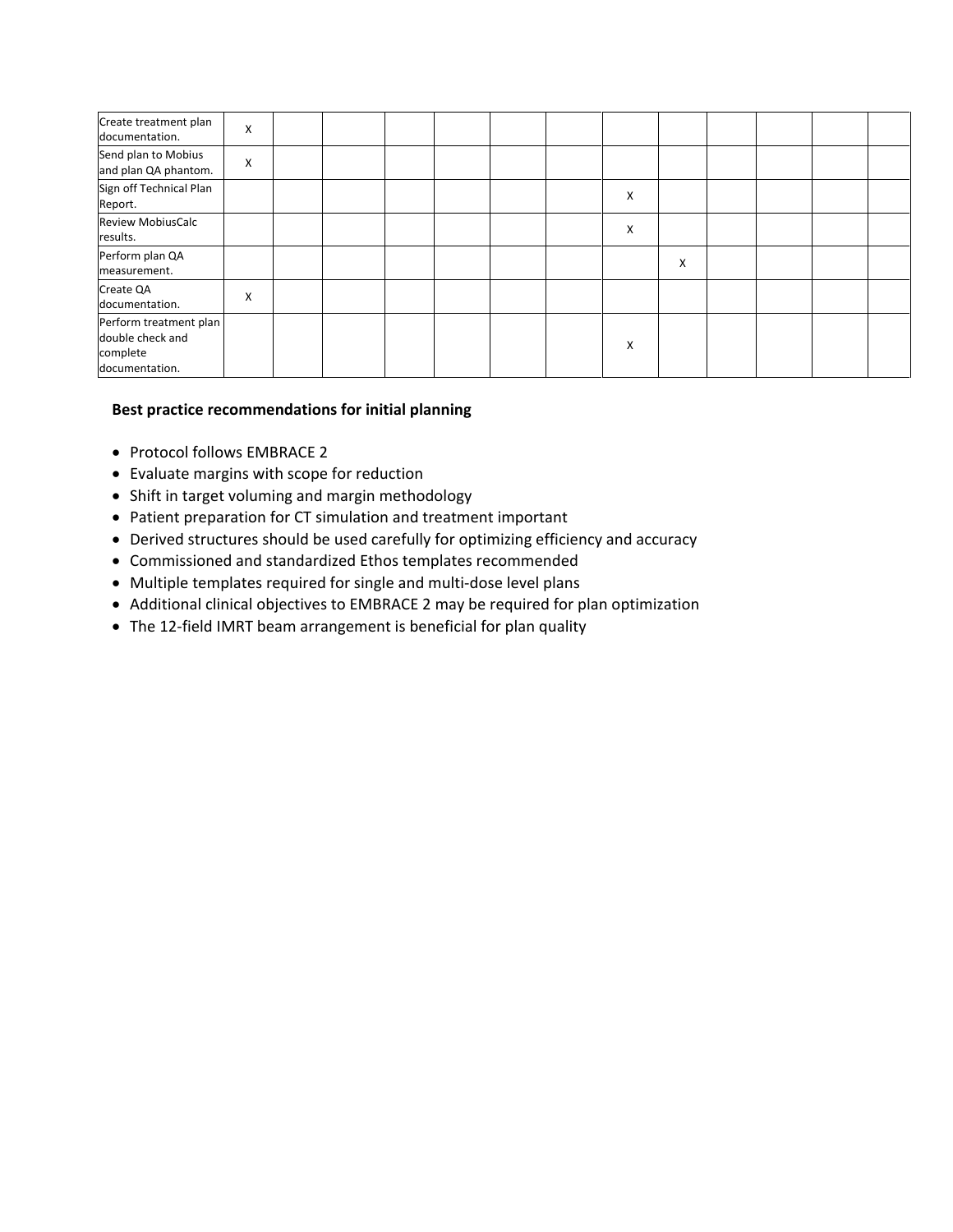## **On-couch Adaptation**

#### **Patient setup and initial CBCT**

- a. Immobilization device(s) used for patient setup See "Planning CT Simulation" section.
- b. Description of image acquisition

Daily CBCT is performed as per the default workflow. Use of the Pelvis and Pelvis Large CBCT modes are recommended to optimize image contrast and resolution, which should improve the accuracy of sCT generation, AI segmentation, target/OAR propagation and volume delineation. It is important to consider the use of extended CBCT, particularly for patients with high-risk nodal volumes (CTV-N) where the treatment fields will extend outside the maximum standard CBCT length. The impact of discontinuities introduced in the sCT at the bounding limits of the acquired CBCT should be evaluated during implementation. Ideally the initial CBCT acquisition length should encompass all target and OAR volumes.

The initial CBCT should be evaluated for image quality, bladder/rectal filling, the presence of rectal/bowel gas or artefacts that may adversely affect contour propagation or represent a significant dosimetric uncertainty in sCT generation.

## **Contour evaluation and modification**

a. AI segmentation

The influencers for the anatomical site "Cervix" are bladder, bowel, uterus and rectum. These influencers are AI segmented, which is achieved in less than a minute. The bladder and rectum segmentation typically requires no contour modifications. The uterus performs well for the majority of cases where anatomical boundaries are well defined, however can be an issue in the presence of image artefacts or the post-surgical setting. The bowel AI contour is defined as loops of small bowel and in the cohort of patients tested was found to require major edits in most cases.

b. Target and OAR propagation

All targets (CTV-N, CTV-E and CTV-T) and OARs (bowel bag or sigmoid) propagate in 2-3 minutes. The accuracy of target propagation and required editing was found to vary from no edits to major edits across the patient cohort tested. The bowel bag, comprising the small bowel, large bowel and sigmoid within a single structure, required the least edits across the patient cohort tested of all bowel definitions. Use of the Bowel Bag as a replacement for this structure is recommended.

c. Pattern of segmentation errors

More significant errors were associated with poor CBCT image quality (such as patients with large separation), artefacts (due to bowel or rectal gas), large variations in anatomy (bladder size variation, changes in rectal filling or bowel contents/position) and the presence of contrast in the planning CT.

The issues listed above would often be the reason for poor influencer AI segmentation for all structures. Bladder, uterus and rectum would often generate well and were robust to small issues in CBCT images, however the bowel would always be poorly generated and was the most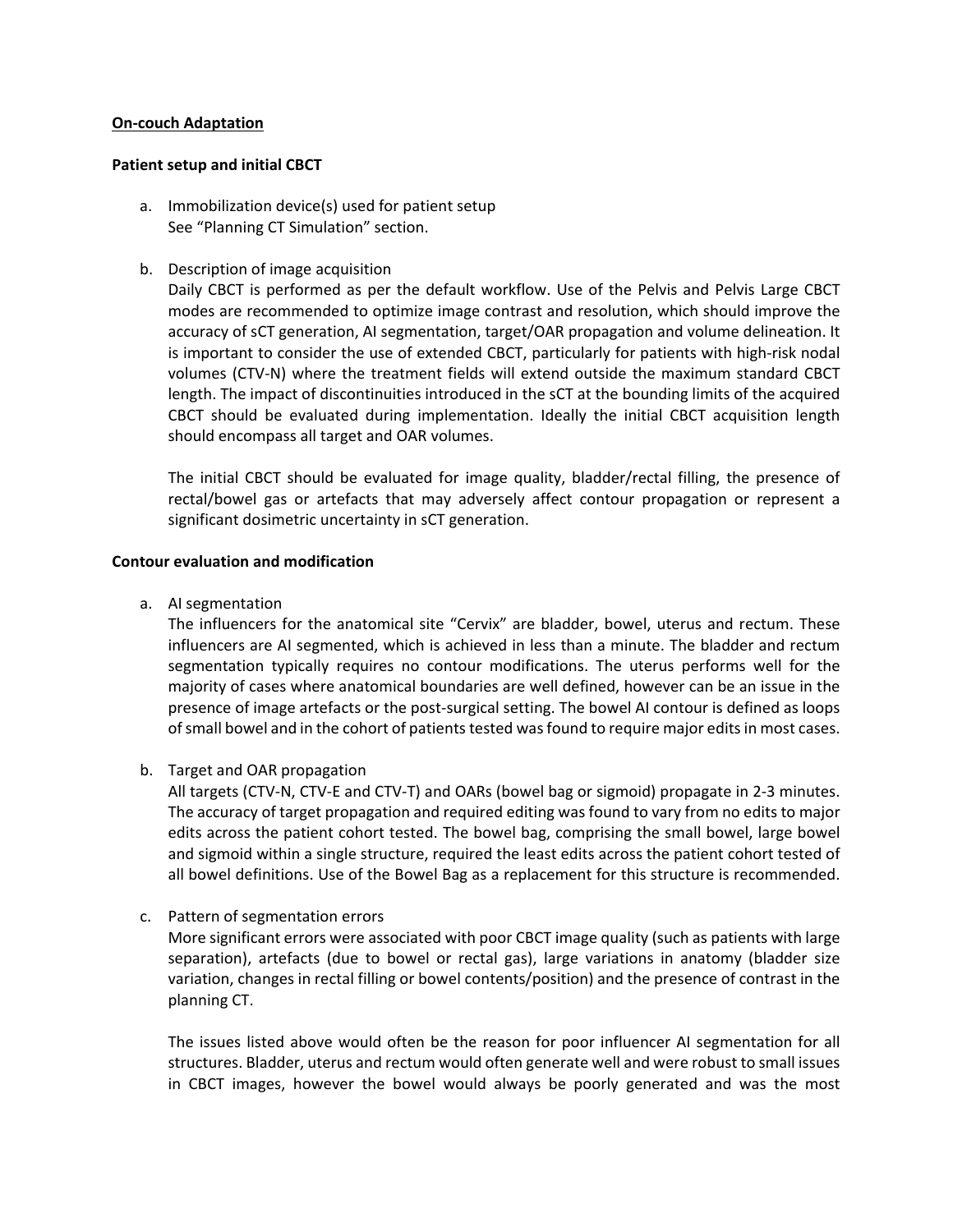susceptible to any image quality issues. Removal of the bowel as an influencer would reduce the influencer evaluation time from 10min on average to <5min.

The sigmoid was added as an OAR, propagated by the deformable registration DVF alone, and would often require major edits similarly to the bowel contour. If the Bowel Bag definition is used, the small bowel, large bowel and sigmoid can all be encompassed in this structure for contour evaluation and plan optimization.

## **Plan generation and selection**

Plan generation and selection is dependent on a number of technical and clinical factors, including:

- a. Plan calculation time is approximately 1-3 min, varying dependent on the complexity of the template design.
- b. Decision criteria for scheduled plan selection (relative to adapted):
	- i. Patient movement or large intrafraction internal anatomical changes since adapted plan generation, however given the current workflow for performing verification CBCTs after plan selection this is logistically difficult to accomplish
	- ii. Suspected issues with sCT generation as seen in Mobius, or indicated by Bones/Body agreement with CBCT, or poor contour propagation
	- iii. Poor quality CBCT (e.g., artefact, gas)
	- iv. Sub-optimal adapted dose distribution
	- v. If selecting the scheduled plan, review scheduled plan couch shifts, in addition to plan quality comparisons. Large couch shifts may be indicative of significant inter or intrafraction setup uncertainties that are difficult to fully account for or assess with 3DoF corrections. Users should evaluate the scheduled couch shifts applied offline to understand how the automatic 3 DoF match is executed during the template development process.
- c. Adaptive plan QA processes
	- i. Mobius: adaptive plan dosimetric verification
	- ii. Mobius: review sCT, compare with Bones/Body agreement on CBCT
	- iii. Technical plan report: review MU variation vs reference plan per field, and total MU against commissioned clinical thresholds/acceptable ranges
	- iv. Plan meets target objectives and OAR constraints as per DVH metrics
	- v. Dose distribution acceptable, reviewed for hot/cold spots, coverage/conformality and low dose spill
	- vi. Although not specific to the on-couch QA for adaptive plans, it should be noted that adaptive plans should be validated by measurement (e.g., array or phantom) for at least a subset of patients and fractions to validate plan deliverability in an adaptive setting for any given planning template/technique.

# **Treatment delivery**

# Setup verification post planning

A second CBCT performed just prior to treatment delivery, after adapted plan generation on the first CBCT, with image matching and rigid shifts performed relative to the first CBCT, is recommended.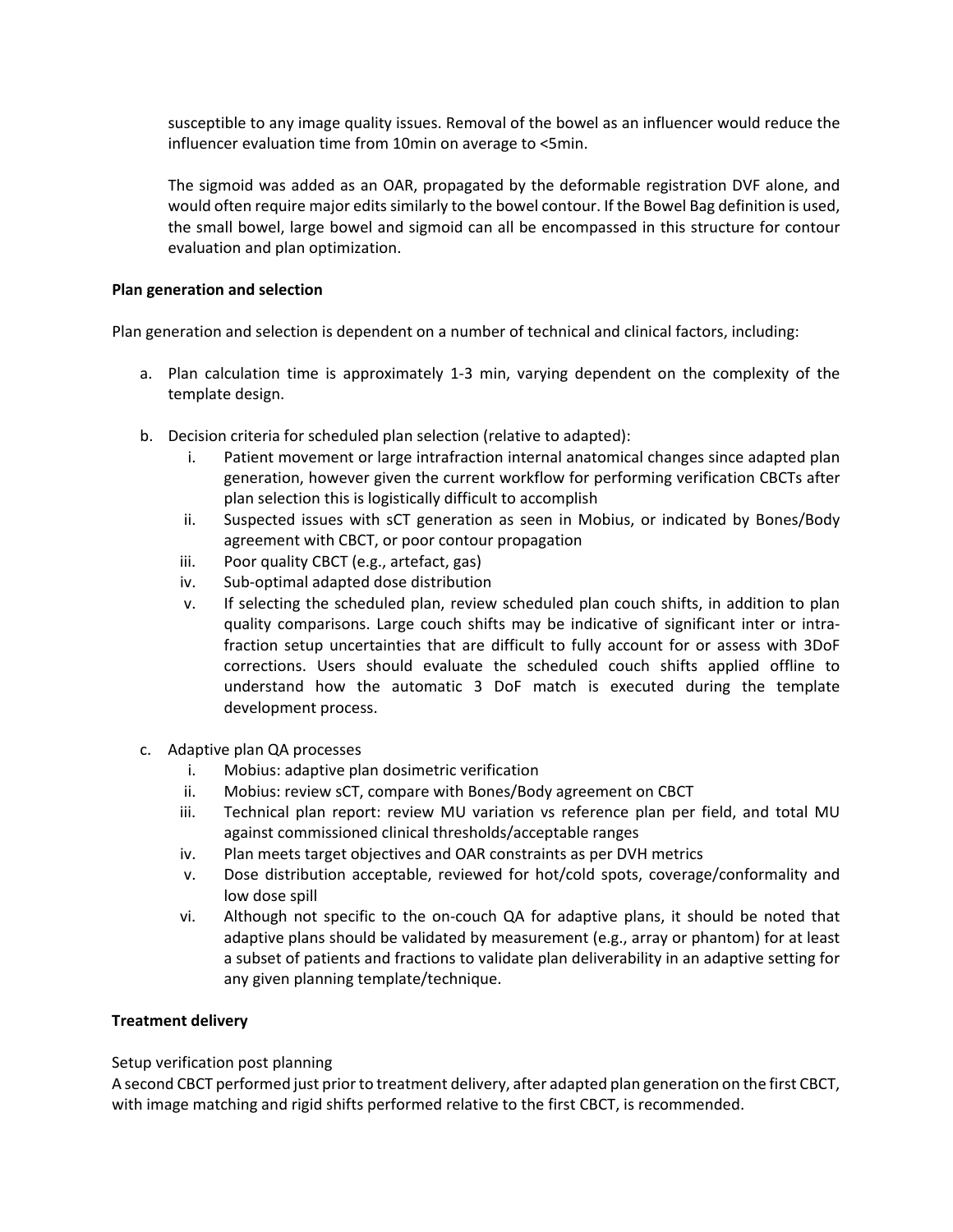The magnitude of couch shifts performed should be evaluated as an indicator of patient movement, and the user should also check for intrafraction changes in bladder filling, rectal filling and external contour/body variation.

A post-treatment CBCT may be performed to evaluate any intrafractional geometric changes, where subsequent dosimetric assessment may be performed. This would also help with evaluating margins for future scope of reduction, note this can be done on either the pre or post-CBCT, with the post-CBCT including any variations that may occur during beam-on time. Low-dose imaging modes, such as Pelvis-Fast, may be considered for verification CBCTs to reduce patient imaging dose, however it must be noted that the degradation in image quality increases the uncertainty in any dosimetric evaluations performed on those CBCTs.

# Patient monitoring during treatment

CCTV is the primary means for visually assessing the patient for any intrafraction movement externally. Note that in the current TDS version there is no option for surface guidance, respiratory monitoring or beam-level imaging (MV or kV).

# Treatment delivery time

This varies from 3-5 min depending on plan complexity and treatment technique.

# **Team member roles and workflow**

Roles and workflows may differ according to departmental workflows and credentialing/assessment programs in place. An example workflow is provided capturing the major steps in the on-couch adaptation process and typical tasks performed by various clinical staff. Table 2 provides one example implementation where the tasks required to conduct individual steps in the Ethos process are identified and associated with clinical team member roles. Clinical roles and responsibilities may vary in different clinical implementations.

# a. Dosimetrist/RTT/RT

- i. Review setup instructions
- ii. Operates Ethos interface at treatment console
- iii. Acquires and review CBCTs, with image matching where relevant
- iv. Monitors patient for movement
- v. Reviews and edits influencers and OARs
- vi. Review generated treatment plans
- vii. Deliver treatment and monitor for movement
- viii. Complete on-couch adaptation QA checklist

# b. Physician/RO

- i. Review imaging
- ii. Review and edit target structures
- iii. Check all OAR/influencer structures
- iv. Review and select treatment plan
- v. Perform clinical approval
- c. Physicist/ROMP
	- i. Provide technical support throughout workflow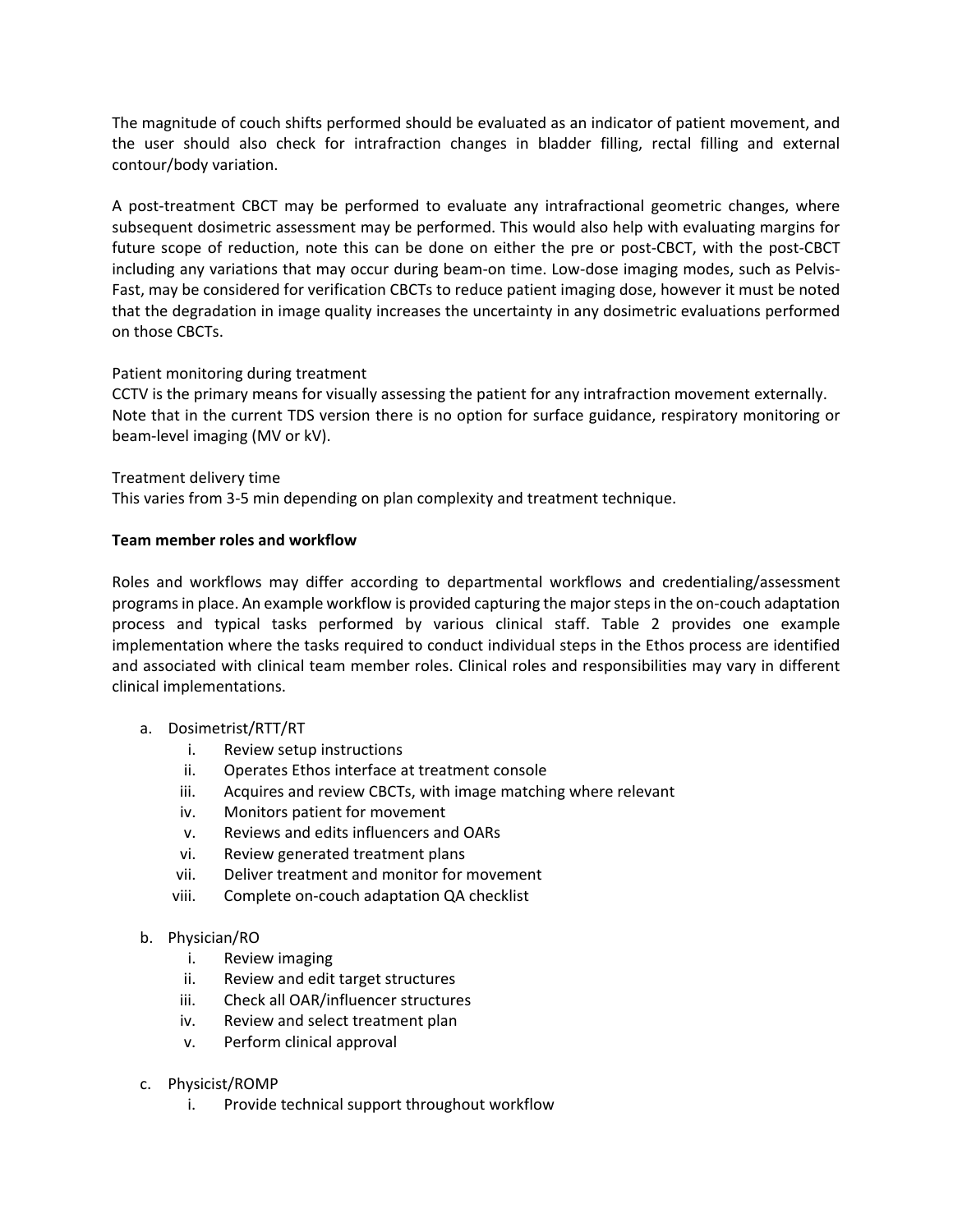- ii. Review imaging, provide advice on geometric/dosimetric impact of anatomical changes (inter/intra-fraction)
- iii. Review clinical treatment plan
- iv. Sign off Technical Plan Report
- v. Review MobiusAdapt QA results
	- i. Independent dose calculation
	- ii. sCT accuracy and agreement with CBCT contouring

*Table 2: The chronological sequence of tasks, skills and roles involved in the on-couch adaptation process. The columns indicate necessary skills and the rows tasks to be completed in the adaptive treatment process, where by the skills can be matched to roles and identify who may be involved in each step of the workflow.*

|                                                                                              | Navigate<br>Initial<br>Planning Contour<br>interface normal | tissues | Perform<br>image<br>registration Contour treatment treatment treatment treatment Perform Approve Session | target | Create<br>plans | Evaluate<br>plans | Approve<br>clinical<br>aspects of aspects of<br>plans | Approve<br>technical<br>plans | plan QA plan QA |   | Navigate<br>On-Couch<br>interface | Use LINAC image<br>Clinically | Assess<br><b>CBCT</b><br>quality |
|----------------------------------------------------------------------------------------------|-------------------------------------------------------------|---------|----------------------------------------------------------------------------------------------------------|--------|-----------------|-------------------|-------------------------------------------------------|-------------------------------|-----------------|---|-----------------------------------|-------------------------------|----------------------------------|
| <b>ROLES</b>                                                                                 |                                                             |         |                                                                                                          |        | X               | X                 |                                                       |                               |                 |   |                                   |                               | $\mathsf{x}$                     |
| Dosimetrist                                                                                  | X                                                           | X       | X                                                                                                        |        |                 |                   |                                                       |                               |                 |   |                                   |                               |                                  |
| Physician                                                                                    | X                                                           | X       | X                                                                                                        | X      |                 | X                 | X                                                     |                               |                 |   | $\pmb{\times}$                    |                               | X                                |
| Physicist                                                                                    | X                                                           | X       | X                                                                                                        |        | X               | X                 |                                                       | X                             | X               | X | X                                 |                               | X                                |
| Therapist                                                                                    |                                                             | Χ       | $\pmb{\times}$                                                                                           |        |                 |                   |                                                       |                               |                 |   | X                                 | X                             | X                                |
| <b>ON-COUCH SESSION</b>                                                                      |                                                             |         |                                                                                                          |        |                 |                   |                                                       |                               |                 |   |                                   |                               |                                  |
| <b>Acquire CBCT</b>                                                                          |                                                             |         |                                                                                                          |        |                 |                   |                                                       |                               |                 |   |                                   | X                             |                                  |
| <b>Review CBCT</b>                                                                           |                                                             |         |                                                                                                          |        |                 |                   |                                                       |                               |                 |   |                                   |                               | $\mathsf{X}$                     |
| Review, edit, and<br>approve influencer<br>structures                                        |                                                             | X       |                                                                                                          |        |                 |                   |                                                       |                               |                 |   | X                                 |                               |                                  |
| Review, edit, and<br>approve target contours                                                 |                                                             |         |                                                                                                          | X      |                 |                   |                                                       |                               |                 |   | X                                 |                               |                                  |
| Review clinical aspects<br>of scheduled and<br>adaptive treatment<br>plans, and select plan. |                                                             |         |                                                                                                          |        |                 |                   | X                                                     |                               |                 |   | X                                 |                               |                                  |
| Sign off Clinical Plan<br>Report.                                                            |                                                             |         |                                                                                                          |        |                 |                   | X                                                     |                               |                 |   | $\pmb{\times}$                    |                               |                                  |
| Review technical<br>aspects of the adaptive<br>plan.                                         |                                                             |         |                                                                                                          |        |                 |                   |                                                       | Χ                             |                 |   | X                                 |                               |                                  |
| <b>Review MobiusAdapt</b><br>results.                                                        |                                                             |         |                                                                                                          |        |                 |                   |                                                       | X                             |                 |   |                                   |                               |                                  |
| Sign off Technical Plan<br>Report.                                                           |                                                             |         |                                                                                                          |        |                 |                   |                                                       | X                             |                 |   | X                                 |                               |                                  |
| Deliver treatment.                                                                           |                                                             |         |                                                                                                          |        |                 |                   |                                                       |                               |                 |   |                                   | X                             |                                  |

**Documentation**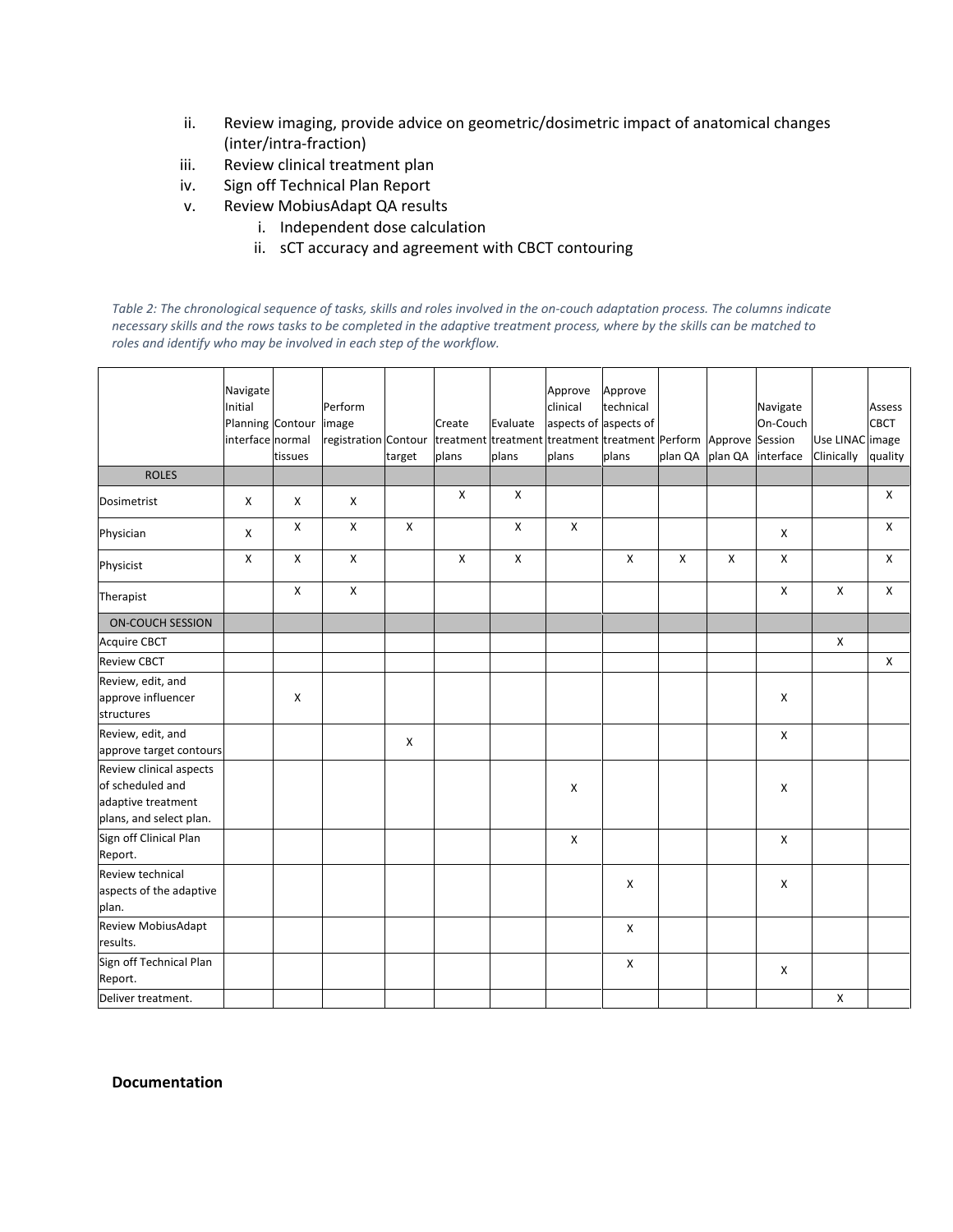Documentation largely follows recommendations detailed in the "Initial Planning- Documentation" section. In addition to these documents, an on-couch adaptation QA checklist is recommended. This should include:

- Reference plan name for comparative purposes (e.g., in Eclipse or Ethos)
- Comments on CBCT image quality or artefacts
- Influencer agreement with CBCT
- Target/OAR agreement with CBCT
- Notable regions for editing of all structures
- Timings for each step
- Body/Bones agreement with CBCT
- Clinically relevant isodose levels (per fraction) for plan dose distribution assessment
- Total MU variation between reference and adapted plans
- Scheduled and/or applied couch shifts

## **Final best practice recommendations for on-couch adaptation**

- Use high quality CBCT image acquisition mode (e.g., Pelvis), ensuring all targets and OARs are covered in the scan length. Consider extended CBCT for long structure sets.
- Ensure target and OAR contouring is consistent (i.e., by protocol) between the reference plan and adaptive fractions.
- Consider structure definitions (e.g., Bowel bag) and the use of derived structures for minimizing user input in contouring and maximizing workflow efficiency
- Ensure patient preparation followed as per the planning CT simulation session to minimize intrafraction variation and reduce uncertainty in the anatomical changes observed
- Use of an additional computer/monitor at the treatment console for viewing the pCT image, plan and structure set is useful to aid in target/OAR contouring for adaptive fractions (Eclipse or Ethos)
- On-couch adaptive treatment QA checklist recommended to identify high priority items for checking and allow for handover between adaptive fractions
- Recommend use of a pre-treatment CBCT to verify patient position and anatomy relative to the initial CBCT/adaptive plan
- Consideration should be given for formal handover to occur between staff over the full course of an adaptive treatment to facilitate continuity in patient care and the adaptive treatment process

# **Treatment monitoring**

Monitoring is a workspace in Ethos that provides the ability to evaluate aspects of the adaptive treatment course, including workspaces for: Sessions, Accumulation, Cine and Trends. This allows the user to evaluate session activity, accumulated dose distribution for delivered treatments, longitudinal imaging comparisons, and evaluate dose/volume trends for structures with clinical goals.

a. Sessions

This workspace is useful for reviewing the timeline of each treatment fraction, including decisions made for scheduled vs adapted plan selection, imaging performed (initial, pre or post CBCTs), and adaptive plan information (plan report).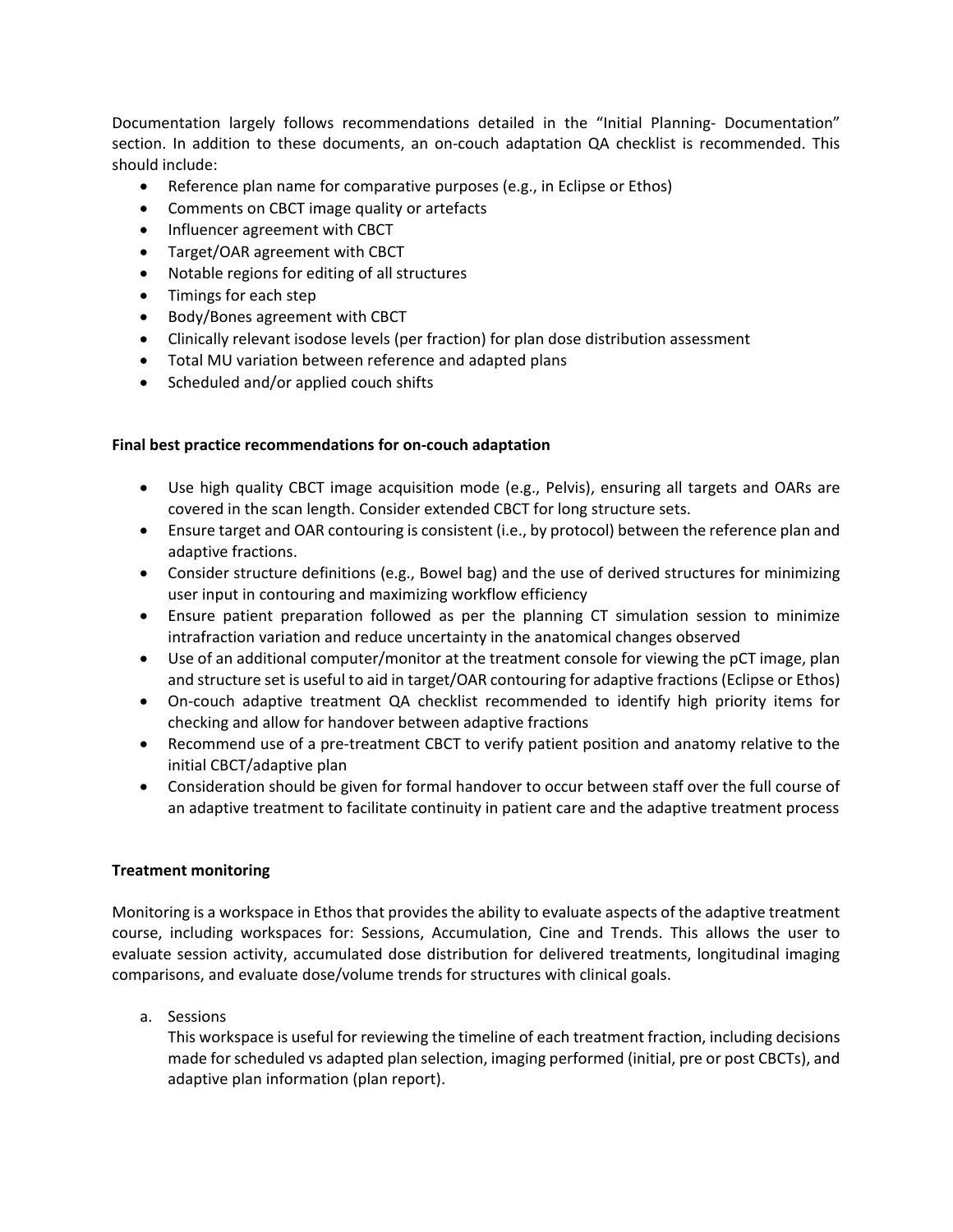## b. Accumulation

Dose accumulation is helpful for ensuring the spatial distribution of dose remains consistent with the clinical intent and goals.

c. Cine

Cine allows the user to qualitatively assess anatomical changes in chain-registered images across the full treatment course, informing expected target/OAR variation and adaptive plan changes.

d. Trends

Provides a summary of the dose accumulated clinical goals and structure volume changes across adaptive fractions. This can be used to evaluate the likelihood of the prescribed clinical objectives and constraints being achieved based on the accumulated delivered dose distribution. This review may prompt a revised intent whereby the dose preview objectives or priorities are modified for subsequent adaptive fractions to better achieve the clinical goals.

e. Best practice recommendations for treatment monitoring and off-line adaptation It is important to note that there is insufficient clinical information on full treatment course adaptation and subsequent dose accumulation to make informed recommendations regarding clinical implementation and interpretation of these results. The primary issues to be considered in future studies include: validation of deformed dose accumulation, mixing adaptive and nonadaptive treatments/intents in a single course for assessment, and subsequent decision-making processes/thresholds for revising adaptive intents based on the information provided in monitoring.

Tools within monitoring lend themselves useful for review across different workspaces. These tools can support review of previously treated fractions for incorporation into a staff handover process between adaptive treatments. They can also be used to investigate unexpected or significant adaptive changes during a treatment session retrospectively to inform steps moving forward (e.g., bladder filling, bowel gas or tumor response).

# **Conclusion**

The Ethos platform is a novel system capable of providing fully adaptive radiotherapy treatment courses. This white paper outlines the recommendations and considerations for implementation in the setting of cervix radiotherapy.

# **Acknowledgments**

As members of the Adaptive Intelligence™ Consortium, the authors receive financial compensation from Varian, a Siemens Healthineers Company, for their original research.

#### **Medical Advice Disclaimer**

Varian as a medical device manufacturer cannot and does not recommend specific treatment approaches. Individual treatment results may vary.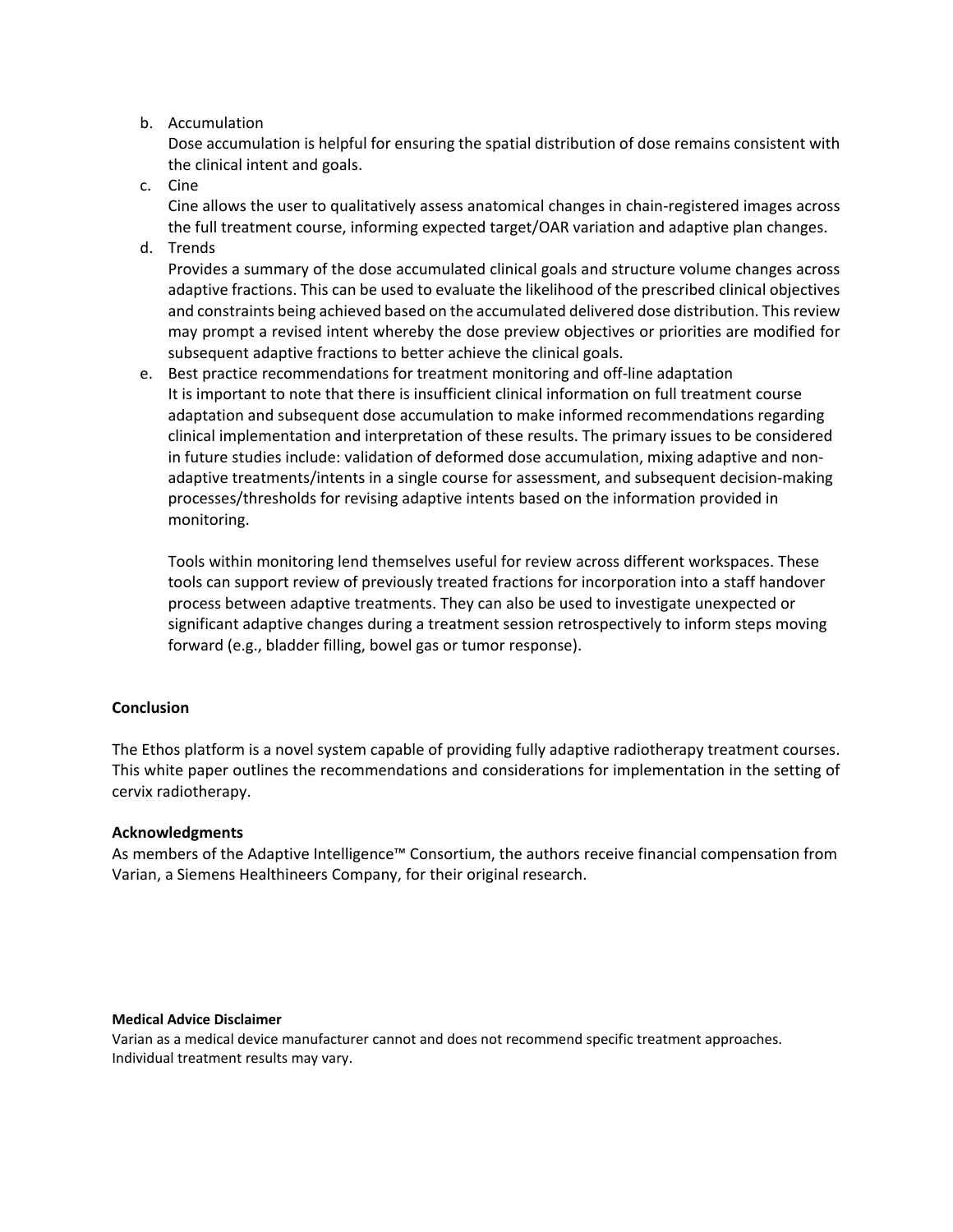# **Appendix 1- Example Ethos adaptive cervix planning template**

SIB Nodal Boost TEMPLATE 55Gy/25fx

# **Priority 1**

| $\mathbf{1}$   | <b>CTV LRN</b>            | V98% ≥ 98%                           |
|----------------|---------------------------|--------------------------------------|
| $\overline{2}$ | <b>CTV LR P</b>           | $V98\% \ge 98\%$                     |
| 3              | PTV LR P                  | V95% ≥ 95%                           |
| 4              | PTV LRN                   | $V95\% \ge 95\%$                     |
| 5              | Bowel                     | Dmax $(0.5cm3) \le 56Gy$             |
| 6              | <b>Bowel PRV</b><br>0.3cm | Dmax $(0.5cm3) \le 57Gy$             |
| 7              | Rectum                    | Dmax $(0.5cm^3) \le 57.25Gy$         |
| 8              | <b>CTV HRN</b>            | $V99.5\% \ge 98\%$                   |
| 9              | PTV HRN                   | V98% ≥ 90%                           |
| 10             | Rectum                    | V47Gy $\leq$ 1cm <sup>3</sup>        |
| 11             | <b>Bowel PRV</b><br>0.3cm | V47Gy $\leq$ 2cm <sup>3</sup>        |
| 12             | <b>Bladder</b>            | Dmax (0.5cm <sup>3</sup> ) ≤ 47.25Gy |
| 13             | PTV LRN                   | V105% ≤ 0.5cm <sup>3</sup>           |
| 14             | PTV LR P                  | V105% ≤ 0.5cm <sup>3</sup>           |
| 15             | PTV HRN                   | Dmax $(0.5cm^3) \le 107\%$           |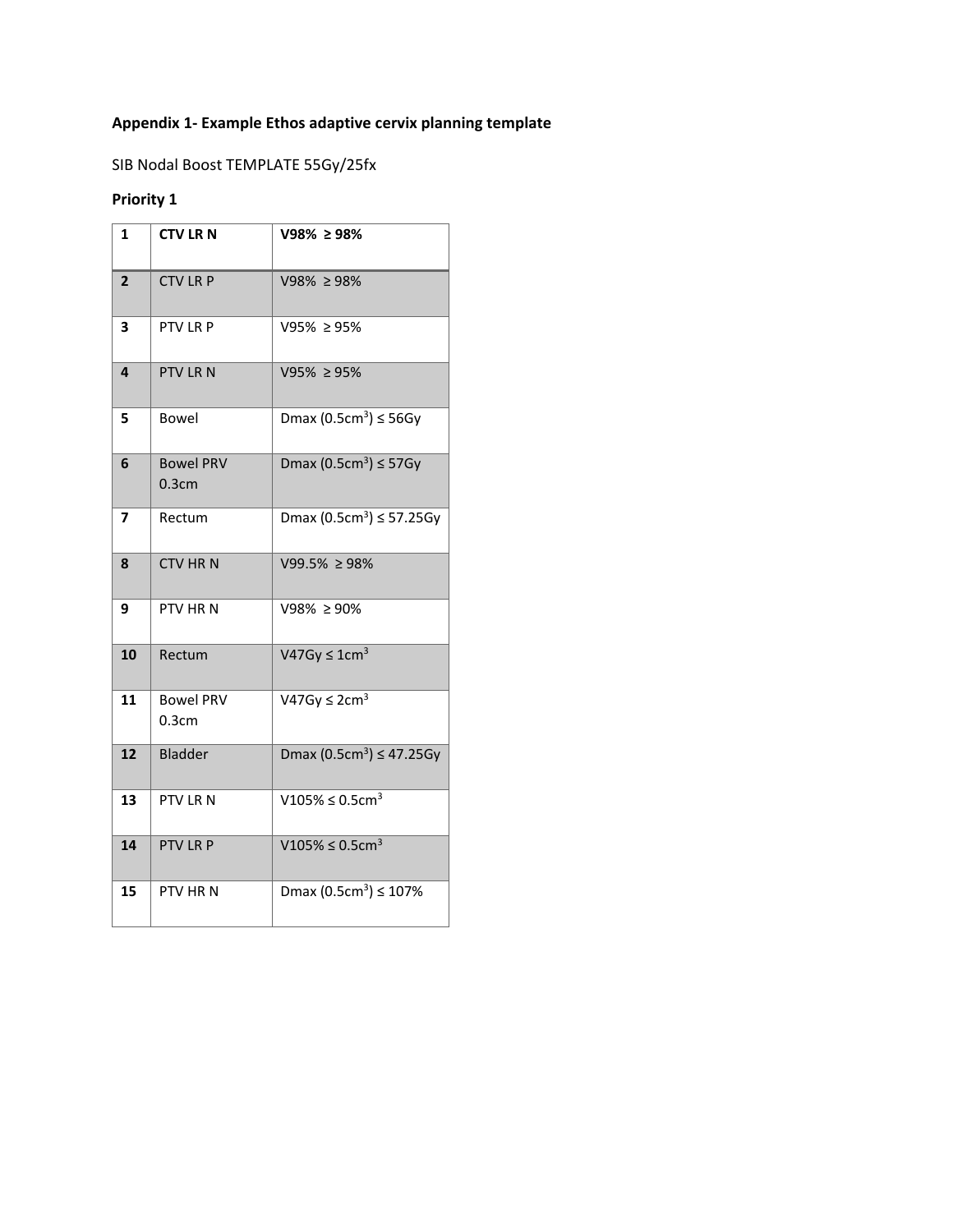# **Priority 2**

| 16 | Rectum                    | Dmean ≤ 35Gy                           |
|----|---------------------------|----------------------------------------|
| 17 | <b>Bowel PRV</b><br>0.3cm | V30Gy $\leq$ 350 cm <sup>3</sup>       |
| 18 | <b>Bowel PRV</b><br>0.3cm | V40Gy ≤ 100 cm <sup>3</sup>            |
| 19 | Rectum                    | V30Gy $\leq 60\%$                      |
| 20 | Rectum                    | V40Gy ≤ 75%                            |
| 21 | Sigmoid                   | V40Gy ≤ $85%$                          |
| 22 | Sigmoid                   | Dmax (0.5cm <sup>3</sup> ) $\leq$ 57Gy |
| 23 | Bladder                   | V40Gy ≤ 75%                            |
| 24 | Bladder                   | V30Gy ≤ 85%                            |
| 25 | <b>Bowel PRV</b><br>0.3cm | V15Gy $\leq$ 120 cm <sup>3</sup>       |

# **Priority 3**

| 26 | Femoral Head & Neck<br>١T | V30Gy ≤ 15%        |
|----|---------------------------|--------------------|
| 27 | Femoral Head & Neck<br>Rt | V30Gy $\leq$ 15%   |
| 28 | Kidney RT                 | Dmean $\leq 10$ Gy |
| 29 | <b>Kidney LT</b>          | Dmean $\leq 10$ Gy |
| 30 | Ext Genitalia             | V30Gy ≤ 30%        |
| 31 | Cauda Equina              | Dmax $\leq 45$ Gy  |
| 32 | Sacrum                    | $D50\% \leq 35Gy$  |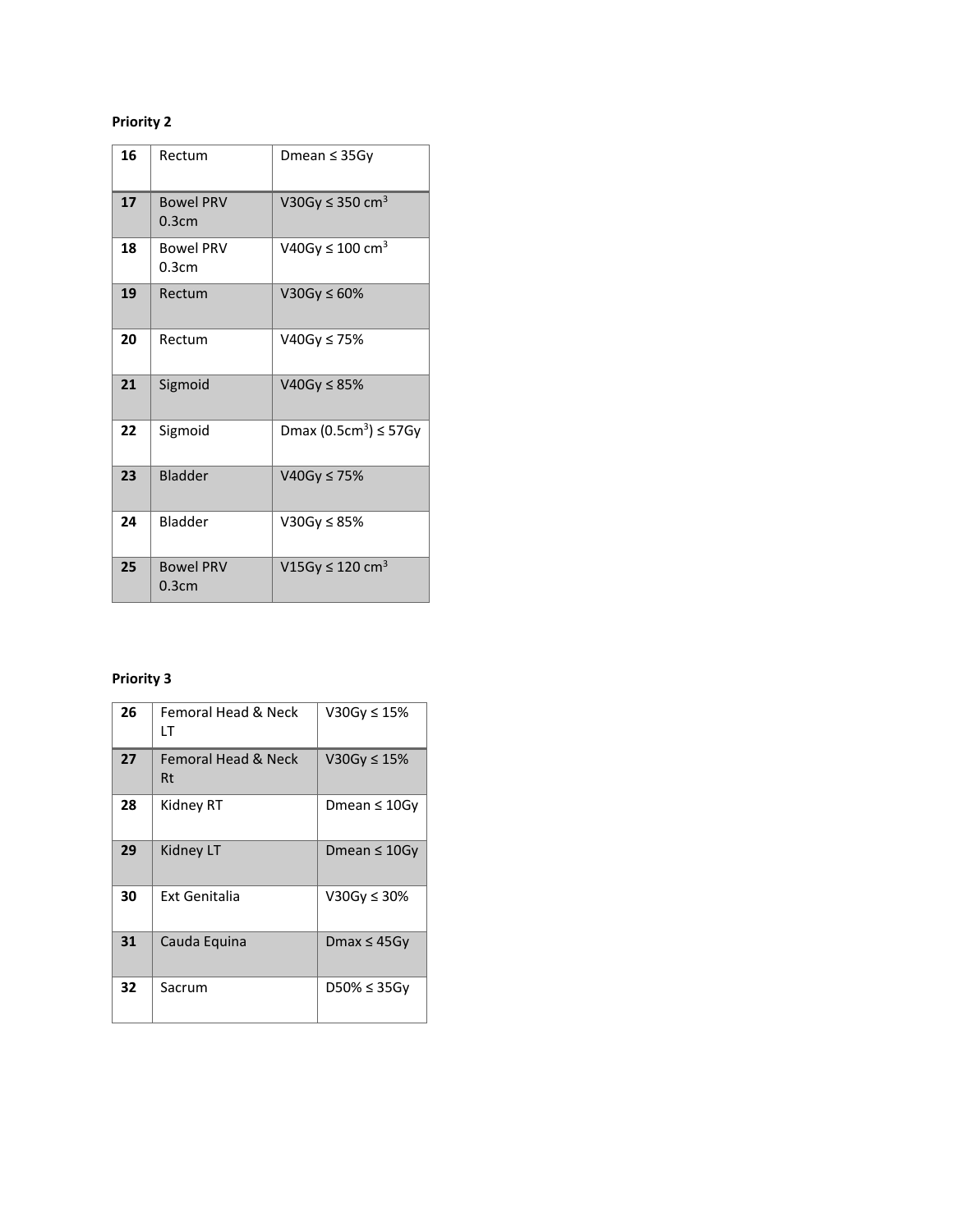# **References**

- 1. Organisation, W.H. *Key statistics for cervical cancer*. 2018 [cited 2021 12/07/2021]; Available from: [https://www.who.int/health-topics/cervical-cancer#tab=tab\\_1.](https://www.who.int/health-topics/cervical-cancer#tab=tab_1)
- 2. eviQ. *Gynaecological cervix definitive EBRT with or without chemoradiation*. 2019 [cited 2021 13/7/2021]; Available from[: https://www.eviq.org.au/radiation-oncology/gynaecological/105](https://www.eviq.org.au/radiation-oncology/gynaecological/105-gynaecological-cervix-definitive-ebrt-with-or#clinical-information) [gynaecological-cervix-definitive-ebrt-with-or#clinical-information.](https://www.eviq.org.au/radiation-oncology/gynaecological/105-gynaecological-cervix-definitive-ebrt-with-or#clinical-information)
- 3. Klopp, A.H., et al., *Patient-Reported Toxicity During Pelvic Intensity-Modulated Radiation Therapy: NRG Oncology-RTOG 1203.* J Clin Oncol, 2018. **36**(24): p. 2538-2544.
- 4. Lim, K., et al., *Consensus guidelines for delineation of clinical target volume for intensitymodulated pelvic radiotherapy for the definitive treatment of cervix cancer.* Int J Radiat Oncol Biol Phys, 2011. **79**(2): p. 348-55.
- 5. Pötter, R., et al., *The EMBRACE II study: The outcome and prospect of two decades of evolution within the GEC-ESTRO GYN working group and the EMBRACE studies.* Clinical and translational radiation oncology, 2018. **9**: p. 48-60.
- 6. Haie-Meder, C., et al., *Recommendations from Gynaecological (GYN) GEC-ESTRO Working Group (I): concepts and terms in 3D image based 3D treatment planning in cervix cancer brachytherapy with emphasis on MRI assessment of GTV and CTV.* Radiother Oncol, 2005. **74**(3): p. 235-45.
- 7. Potter, R., et al., *Recommendations from gynaecological (GYN) GEC ESTRO working group (II): concepts and terms in 3D image-based treatment planning in cervix cancer brachytherapy-3D dose volume parameters and aspects of 3D image-based anatomy, radiation physics, radiobiology.* Radiother Oncol, 2006. **78**(1): p. 67-77.
- 8. Hellebust, T.P., et al., *Recommendations from Gynaecological (GYN) GEC-ESTRO Working Group: considerations and pitfalls in commissioning and applicator reconstruction in 3D image-based treatment planning of cervix cancer brachytherapy.* Radiother Oncol, 2010. **96**(2): p. 153-60.
- 9. Dimopoulos, J.C., et al., *Recommendations from Gynaecological (GYN) GEC-ESTRO Working Group (IV): Basic principles and parameters for MR imaging within the frame of image based adaptive cervix cancer brachytherapy.* Radiother Oncol, 2012. **103**(1): p. 113-22.
- 10. 89, I.R., *Prescribing, recording, and reporting brachytherapy for cancer of the cervix.* J ICRU, 2013. **13**: p. NP.
- 11. II, E. *Study protocol: Image guided intensity modulated External beam radiochemotherapy and MRI based adaptive BRAchytherapy in locally advanced CErvical cancer*. 2017 [cited 2021 14/7/2021]; Available from:

[https://www.embracestudy.dk/Public/Default.aspx?main=1&sub=3&embrace=embrace.](https://www.embracestudy.dk/Public/Default.aspx?main=1&sub=3&embrace=embrace)

- 12. Taylor, A. and M.E. Powell, *An assessment of interfractional uterine and cervical motion: implications for radiotherapy target volume definition in gynaecological cancer.* Radiother Oncol, 2008. **88**(2): p. 250-7.
- 13. Moore, K.M., J., *Cervical cancer External beam Radiotherapy with daily Adapted Margins for Intestinal Complication reduction (CERAMIC) – A Phase II trial in CBCT-guided adaptive radiotherapy*. 2021.
- 14. Yusufaly, T.I., et al., *Knowledge-Based Planning for Intact Cervical Cancer.* Semin Radiat Oncol, 2020. **30**(4): p. 328-339.
- 15. Wang, M., et al., *Evaluation of a highly refined prediction model in knowledge-based volumetric modulated arc therapy planning for cervical cancer.* Radiat Oncol, 2021. **16**(1): p. 58.
- 16. Heijkoop, S.T., et al., *Quantification of intra-fraction changes during radiotherapy of cervical cancer assessed with pre- and post-fraction Cone Beam CT scans.* Radiother Oncol, 2015. **117**(3): p. 536-41.